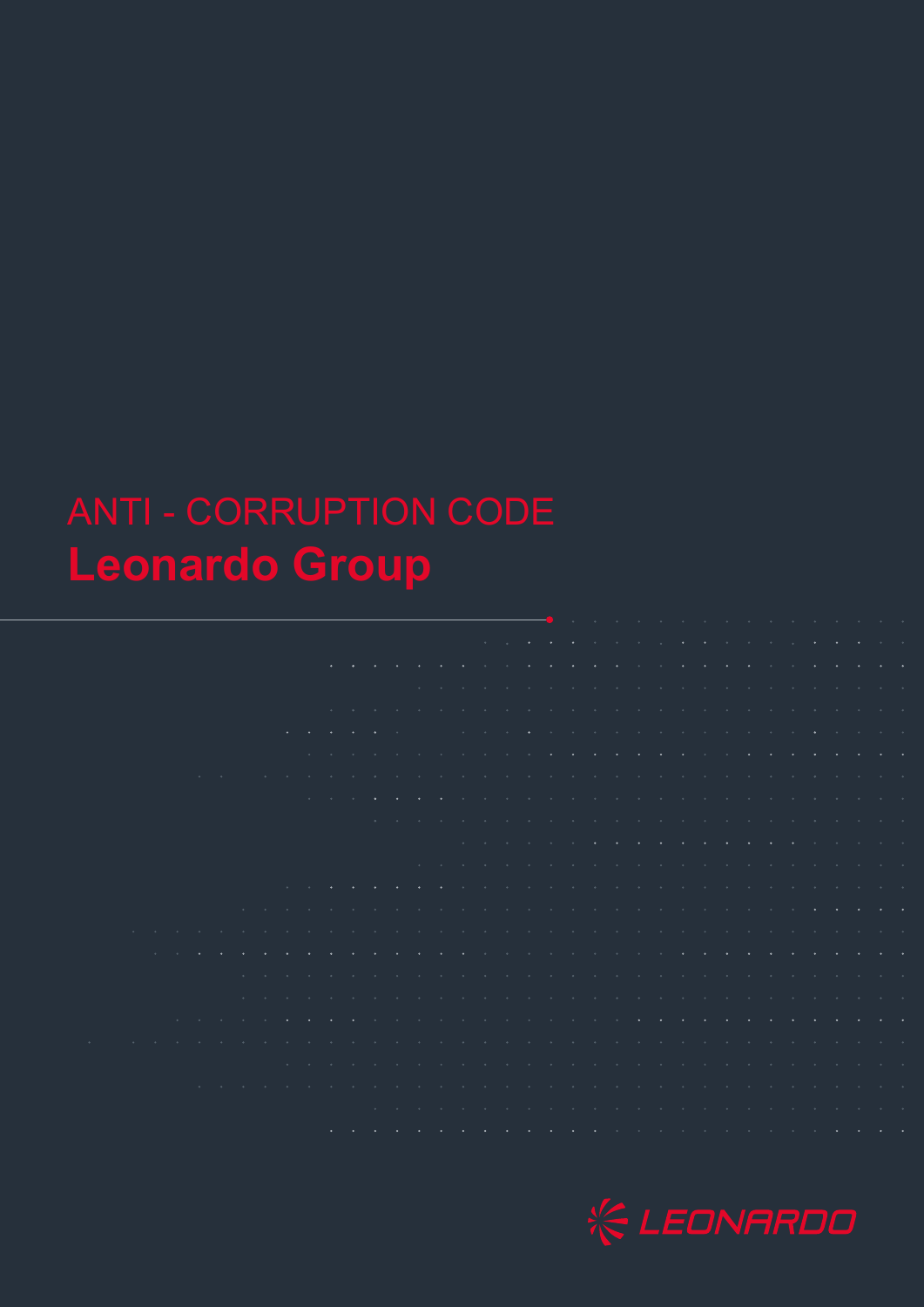# **ANTI-CORRUPTION CODE OF LEONARDO GROUP**

# [Introduction](#page-2-0)

| $\mathbf 1$ .    |     |                                                                  |  |  |  |  |
|------------------|-----|------------------------------------------------------------------|--|--|--|--|
| 2.               |     |                                                                  |  |  |  |  |
| 3.               |     |                                                                  |  |  |  |  |
| $\overline{4}$ . |     |                                                                  |  |  |  |  |
| 5.               |     |                                                                  |  |  |  |  |
| 6.               |     |                                                                  |  |  |  |  |
| 7.               |     |                                                                  |  |  |  |  |
| 8.               |     | Principles of conduct in key risk and risk-conducive areas 12    |  |  |  |  |
|                  | 8.1 |                                                                  |  |  |  |  |
|                  | 8.2 |                                                                  |  |  |  |  |
|                  | 8.3 |                                                                  |  |  |  |  |
|                  | 8.4 |                                                                  |  |  |  |  |
| 9.               |     |                                                                  |  |  |  |  |
|                  | 9.1 |                                                                  |  |  |  |  |
|                  | 9.2 | Sponsorships and contributions to associations and entities  18  |  |  |  |  |
|                  | 9.3 |                                                                  |  |  |  |  |
|                  | 9.4 |                                                                  |  |  |  |  |
|                  | 9.5 |                                                                  |  |  |  |  |
|                  | 9.6 |                                                                  |  |  |  |  |
| 10.              |     | Staff Training and dissemination of the Anti-Corruption Code  22 |  |  |  |  |
|                  | 11. |                                                                  |  |  |  |  |
| 12.              |     |                                                                  |  |  |  |  |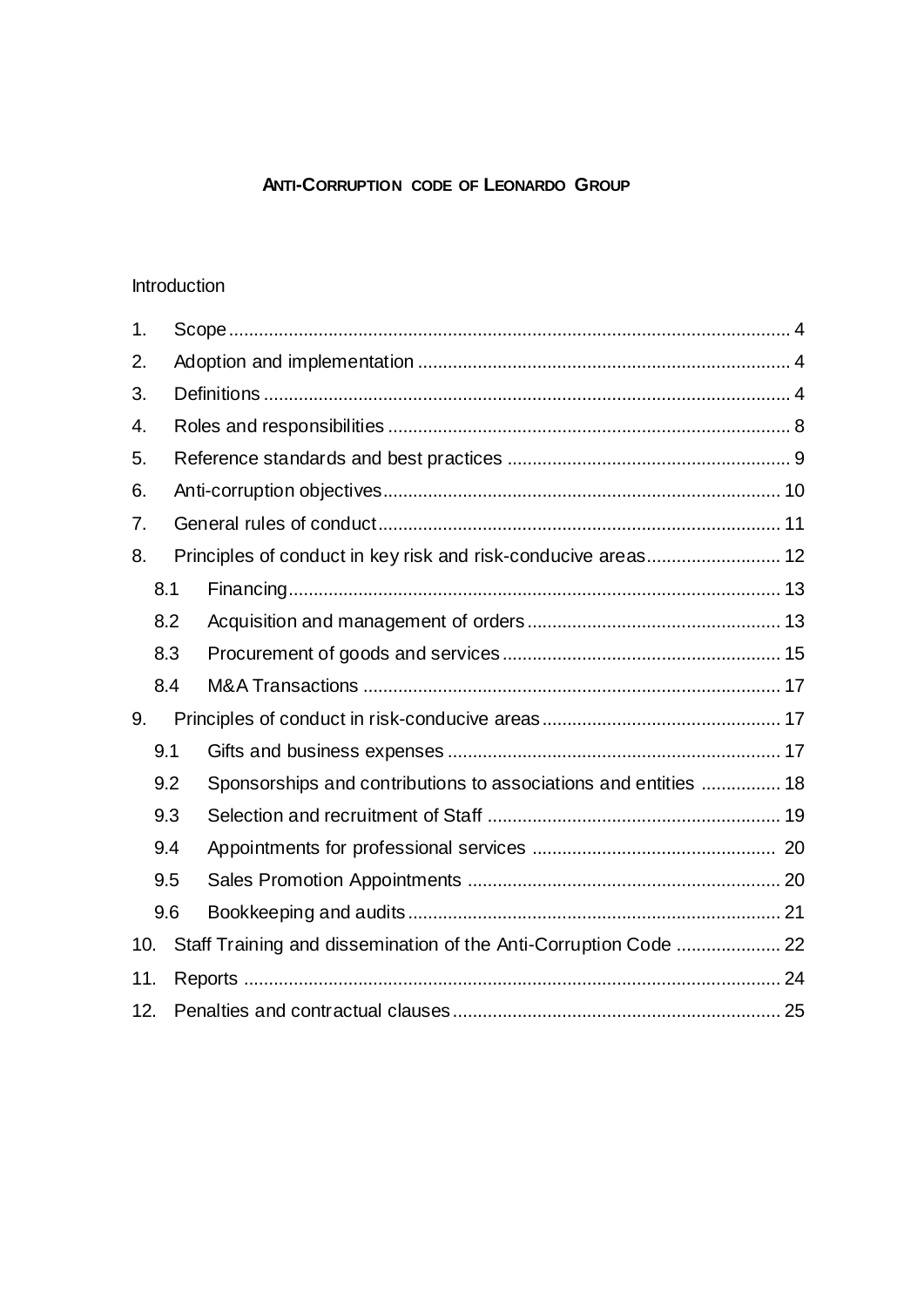#### <span id="page-2-0"></span>**Introduction**

*Leonardo S.p.a., in carrying out its business activities, is committed to fight against corruption and to prevent the risk of illegal practices at all work levels and in any geographical area, by disseminating and promoting ethical values and principles, as well as by the implementation of rules of conduct and effective control processes, in line with the requirements set forth by applicable laws and international best practices. In this context, during the meeting on 21 April 2015, the Board of Directors approved the Anti-Corruption Code, revised on 26 September 2019 and on 7 April 2022, in order to strengthen the controls incorporated to fight and prevent corruptive practices.* 

*Moreover, Leonardo S.p.a. decided to enhance its anti-corruption system by structuring it as requested by the international standard ISO 37001:2016 "Antibribery Management Systems", published on the 15th October 2016 by the International Organization for Standardization.*

*Compliance with the relevant laws, transparency and proper management, trust and cooperation with stakeholders and zero tolerance towards corruption are the ethical principles followed by Leonardo - and which have inspired its models of conduct - in order to compete effectively and fairly in the market, improve customer satisfaction, maximise value for the benefit of its shareholders, develop the skills and promote the professional growth of its human resources. In particular, the firm belief of acting to the Company's advantage does not justify behaviour in contrast with these principles.*

*All the recipients and everyone who works in the name and on behalf of Leonardo or for its benefit is therefore committed, without distinction or exception, to observe and enforce these principles within his own function and responsibilities. Such commitment requires that all the parties involved in any business dealing with Leonardo have to act, in all their transactions with the Company, in accordance with rules and methods inspired by the same values.*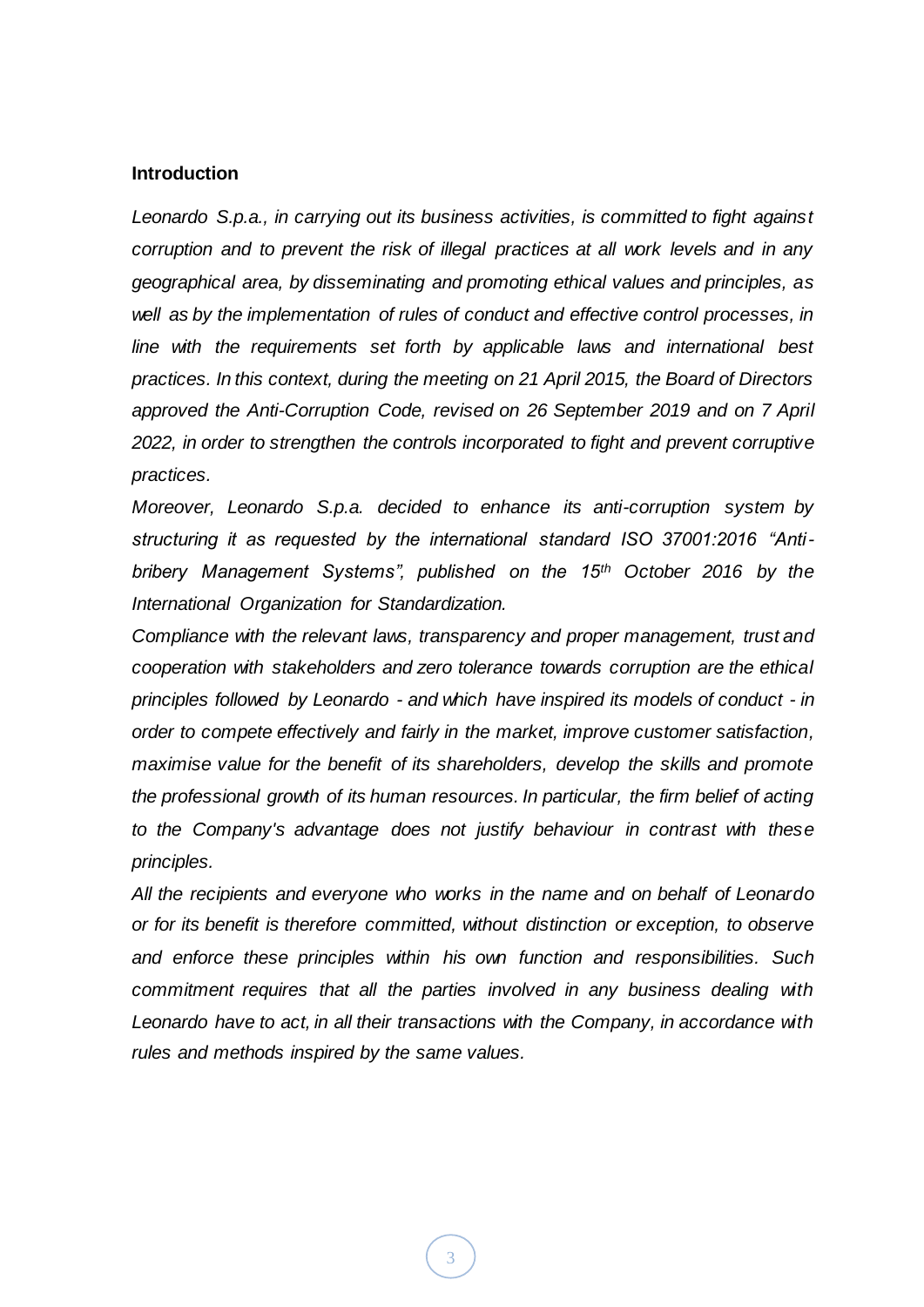# <span id="page-3-0"></span>**1. Scope**

The Leonardo Group is a multinational organization that operates in many Countries all over the world in the Aerospace, Defense and Security sector. In view of its size and global operations, the Leonardo Group has developed specific compliance controls in order to prevent the risk of misconduct in activities that are most vulnerable to corruption in dealings with the public authorities and private entities. The Anti-corruption Code levels out and integrates the Group's existing rules for preventing and fighting against corruption and is an integrated and consistent system of principles of integrity and transparency whose purpose is to prevent and fight against the risks of illegal practices in the conduct of its business and corporate activities.

# <span id="page-3-1"></span>**2. Adoption and implementation**

The Anti-Corruption Code is applicable, with immediate effect, to all the recipients indicated hereunder.

The Boards of Directors (or administrative bodies) of Group Companies directly controlled<sup>1</sup> by Leonardo adopt the Anti-Corruption Code at the first possible meeting and ensure that the boards of the respective subsidiaries promptly adopt the same<sup>2</sup>.

Leonardo and the Group Companies<sup>3</sup> will exert their best efforts to ensure that companies in which they hold a non-controlling interest (including joint ventures), adopt the rules of the Anti-Corruption Code.

# <span id="page-3-2"></span>**3. Definitions**

1

For the purposes of this Anti-Corruption Code, the terms listed therein shall have the meaning indicated hereunder.

**Anti-corruption law**: the applicable laws set forth by the legal systems of each Group company, above all Legislative Decree 231/2001, the *Bribery Act* (2010), the *Foreign Corrupt Practices Act* (1977), the Convention on the Organisation for

<sup>&</sup>lt;sup>1</sup> The companies directly controlled by Leonardo S.p.a. pursuant to section 2359 of the Italian Civil Code.

<sup>2</sup> The companies indirectly controlled by Leonardo S.p.a. pursuant to section 2359 of the Italian Civil Code.

<sup>&</sup>lt;sup>3</sup> The companies directly or indirectly controlled by Leonardo S.p.a. pursuant to section 2359 of the Italian Civil Code.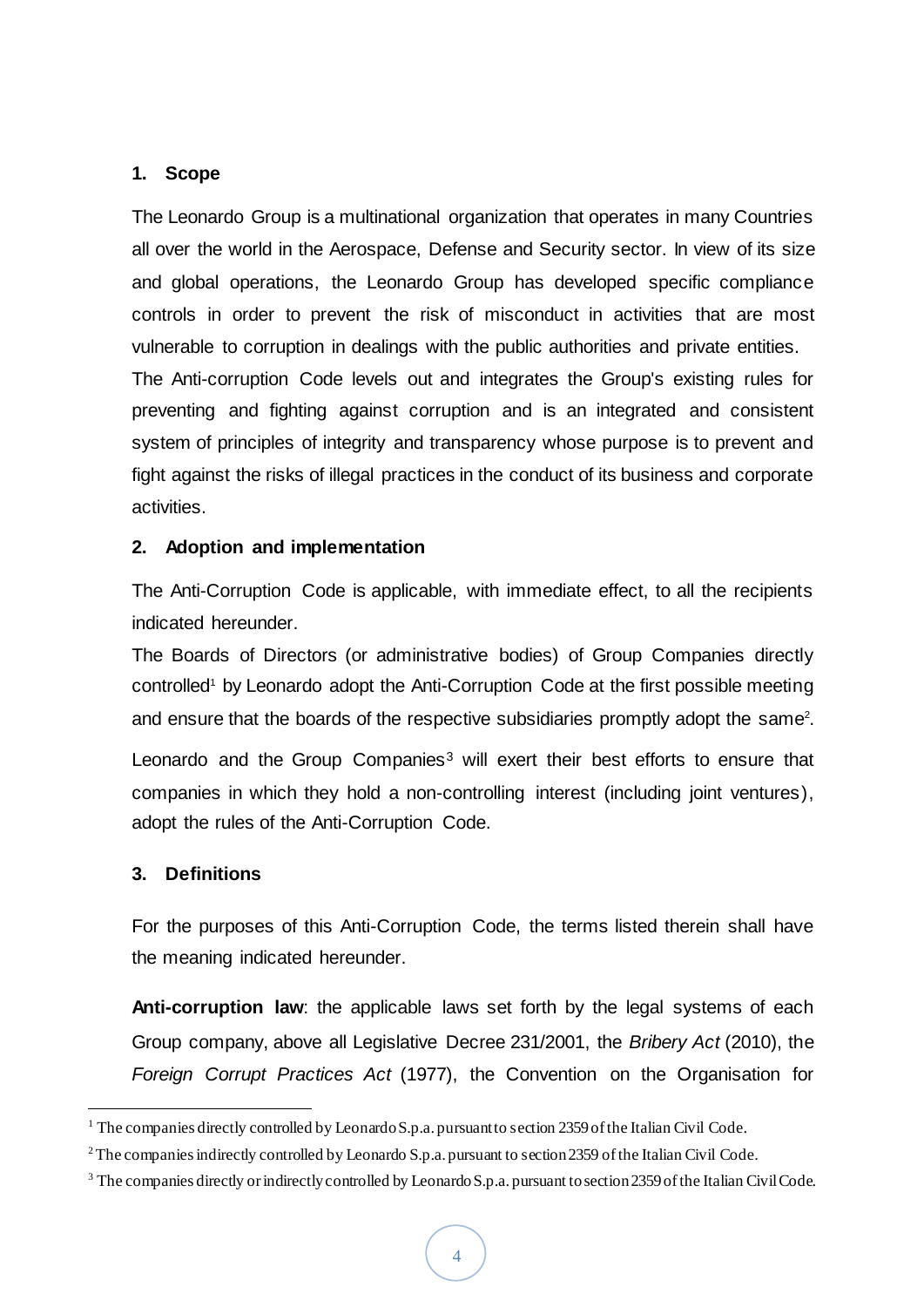Economic Cooperation and Development (OECD) on combating the bribery of foreign public officials in international business transactions (1997), the applicable Conventions of the Council of Europe *(Civil and Criminal Law Conventions on Corruption* - 1999) and the United Nations Convention against Corruption (the socalled Merida Convention, General Assembly Resolution no. 58/4 dated 31 October 2003).

**Anti-corruption Regulatory Instruments:** corporate protocols that, in addition to this Anti-corruption Code, set out specific rules and control processes. *Inter alia*, the Code of Ethics, the Whistleblowing Management Guidelines and corporate procedures.

**Business expenses:** any costs incurred for the purchase of goods and services for advertising purposes or public relations.

**Code:** the Anti-Corruption Code adopted by Leonardo S.p.a. and its subsidiaries pursuant to section 2359 of the Italian Civil Code.

**Contributions to associations and entities**: contributions by Leonardo or Group companies for membership of a specific entity, amounts due as an associate or member of an Association or Foundation or Think Tank as well as donations to nonprofit entities (e.g. NPOs).

**Coordination and Consultation Body for the Prevention of Corruption**: the board consisting of the *pro tempore* Chairman of Leonardo and the *pro tempore* Chairmen of the Control and Risk Committee, the Board of Statutory Auditors and the Surveillance Body of Leonardo pursuant to Legislative Decree 231/01.

**Corruption:** anyone who in carrying out activities directly or indirectly for or on behalf of Leonardo or the Group companies promises, receives or gives benefits and/or undue payments to third parties, either directly or indirectly, for personal gain, or that of Leonardo, the Group companies or third parties. For the purposes of this Code, no distinction is made between "corruption of a public administration" and "corruption of individuals".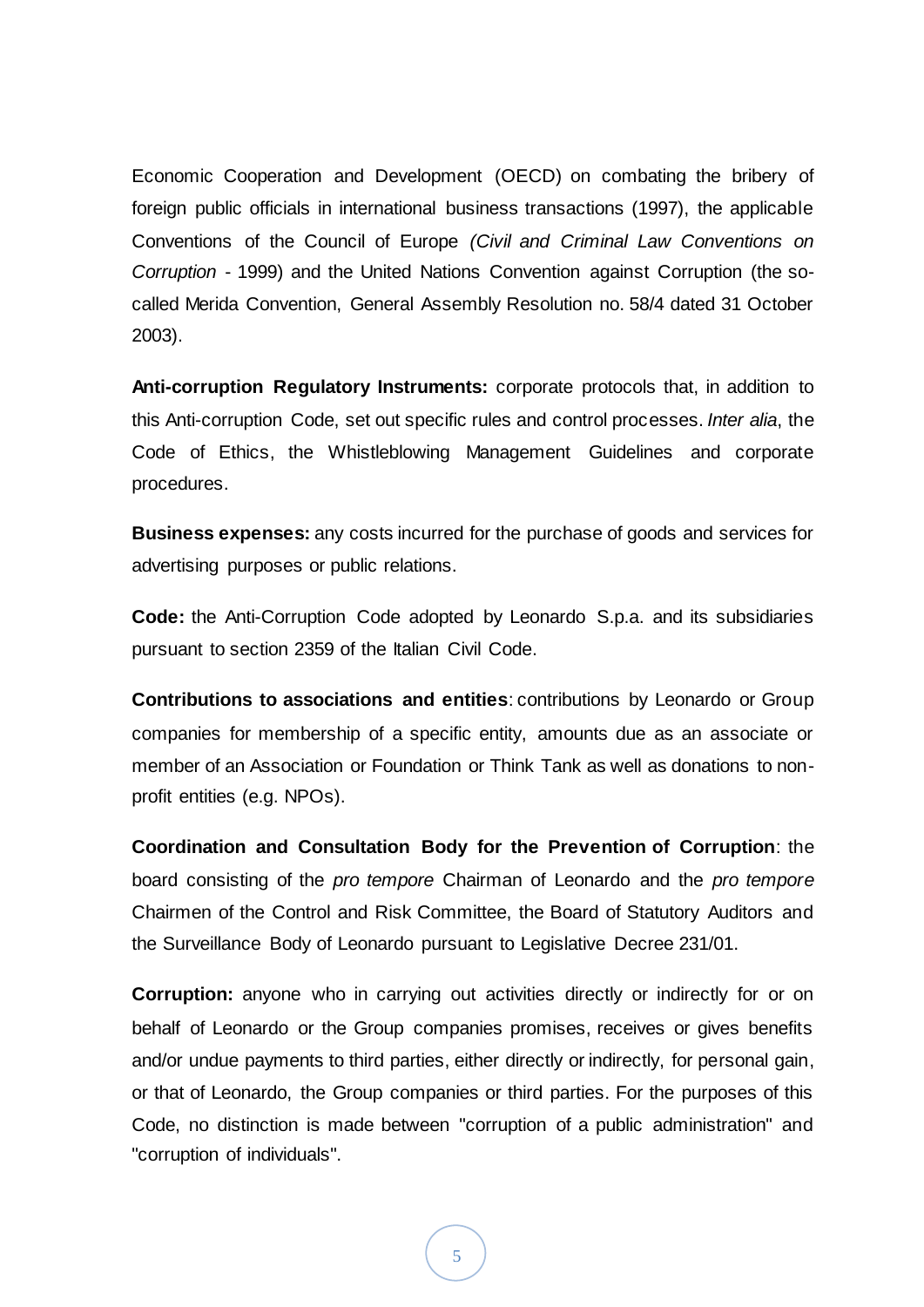**Disclosures Committee**: the Committee appointed by Leonardo S.p.a. Service Order no. 23 dated 19 March 2015, whose members are the Managers of the Legal, Corporate Affairs, Compliance, Criminal Law and Anticorruption, Group Internal Audits, Human Resources and the Security, Administration, Finance and Control organisational units of Leonardo, is responsible for managing the investigation and reporting phases of any information received (even anonymously), pursuant to the "Whistleblowing Management Guidelines" approved on 18 March 2015 by the Leonardo Board of Directors and subsequently revised.

**Facilitation payments**: any undue payments made, even indirectly, in order to encourage services, even if due, from the Public Administration.

**Gift:** an object of low commercial value, given or received.

**Joint Venture:** contractual agreement for a stable collaboration pursuant to which Leonardo or a Group Company undertakes to carry out economic activities with a third party **(Partner)** under joint control.

**Leonardo:** Leonardo S.p.a.

**Leonardo Group or Group:** the companies in which Leonardo holds, directly or indirectly, a controlling interest pursuant to section 2359 of the Italian Civil Code.

**Leonardo Group personnel:** the employees of Leonardo and the Group Companies (senior managers, middle managers, pilots, white and blue-collar workers).

**M&A Transactions**: the transactions carried out by Leonardo or by Group Companies involving acquisitions, transfers, mergers, spin-offs, transfers of companies or business units, strategic alliances and partnerships*.*

**Professional services:** any activity of assistance or consultancy, however the same is called, consisting of intellectual property services, as set forth by section 2230 of the Italian Civil Code, by persons who are registered or otherwise with a professional register.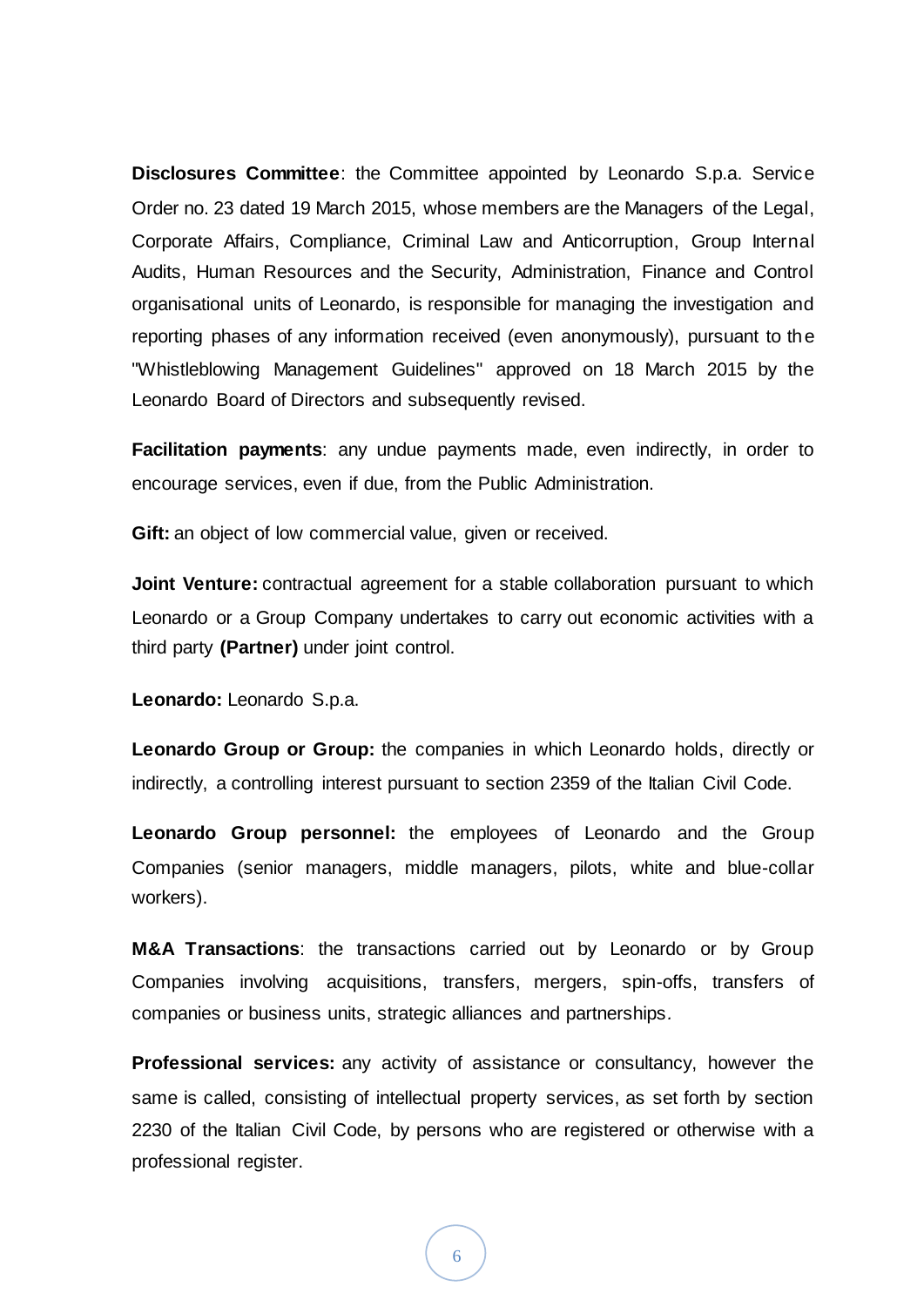**Public Administration:** a national, supranational or foreign authority having public functions and authoritative powers, even if the same acts through instruments of private law.

**Private entities**: legal persons under private law and natural persons who perform activities for/with Leonardo or for/with the Group Companies.

**Recipients**: the members of the Boards of Directors and Statutory Auditors (or the administrative and control bodies) including employees, collaborators in any capacity of Leonardo and the Group Companies, including anyone who is party to a contract for valuable consideration or free of charge, with Leonardo or the Group Companies.

**Sales Promoter:** anyone who carries out, in favour of a Group Company, services made subject of Sales Promotion Appointments.

**Sales Promotion Appointments:** agreements whose scope is to support the activities of Leonardo or a Group Company when evaluating the conditions and opportunities of the markets in which the Group operates, or to assist Leonardo or a Group Company to prepare an offer.

**Sponsorships and advertising initiatives:** contracts related to a specific event, project or activity, entered into by Leonardo or by the Group Companies to promote and advertise the name, image and brand or promote activities, products and business services.

**Supplier:** a natural or legal person who supplies goods or services to Leonardo or a Group company.

**Undue advantages:** undue advantages relevant to the relationship or subject matter of the same.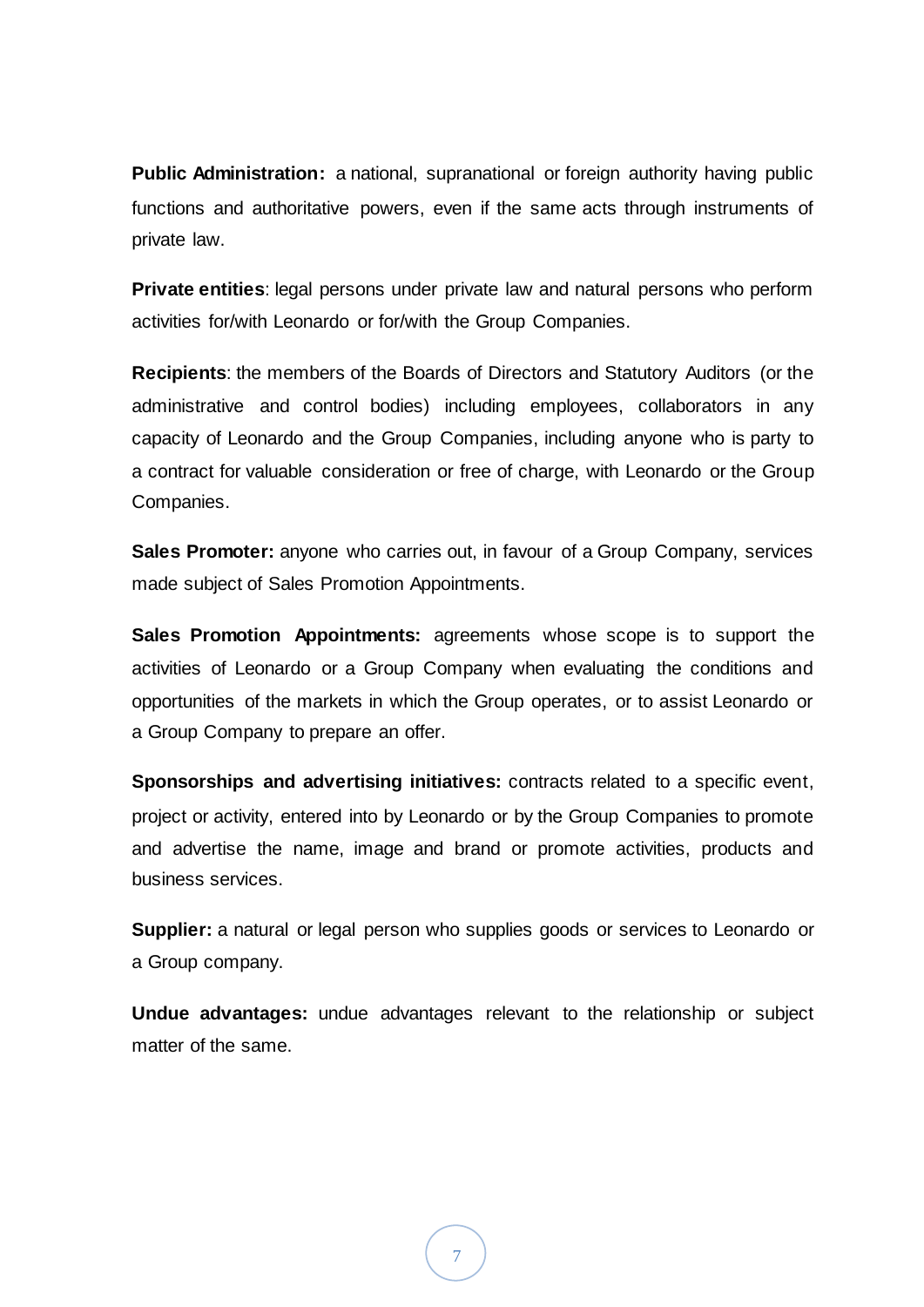#### <span id="page-7-0"></span>**4. Roles and responsibilities**

All companies directly controlled by Leonardo in accordance with section 2359 of the Italian Civil Code, shall promptly notify the Coordination and Consultation Body for the Prevention of Corruption that the Code has been duly adopted also by their subsidiaries<sup>4</sup>, so as to allow the Body to evaluate the implementation thereof by the Group.

The effective implementation of this Code – and the compliance with its provisions – is verified through audit activities.

The Coordination and Consultation Body for the Prevention of Corruption will regularly review the Code, recommending any updates or changes that may be required to the Leonardo Board of Directors, above all as regards developments in the best practices and applicable laws or in the case of critical situations that may be ascertained.

The Leonardo Board of Directors is therefore responsible for making any subsequent amendments and additions to the Code, other than in the case of official amendments and additions introduced by the Coordination and Consultation Body for the Prevention of Corruption through the Legal, Corporate Affairs, Compliance, Criminal Law and Anticorruption and the Group Internal Audit*.* Any Anti-corruption Regulatory Instrument adopted, or that may be adopted, by Leonardo in order to prevent the risk of corruption, shall be considered as an integral part of the Code.

The Coordination and Consultation Body for the Prevention of Corruption will send yearly reports of its activities to the Leonardo Board of Directors, the Board of Statutory Auditors, the Audit and Risk Committee and the Surveillance Body as set forth by Legislative Decree 231/01.

The Disclosures Committee will prepare a six-monthly report summarising the activities carried out and the status of the Action Plan relevant to reports involving any conduct potentially subject to the risk of corruption - for the bodies/company

1

<sup>4</sup> With reference to foreign subsidiaries, this is applicable as long as it is compliant with the relevant laws.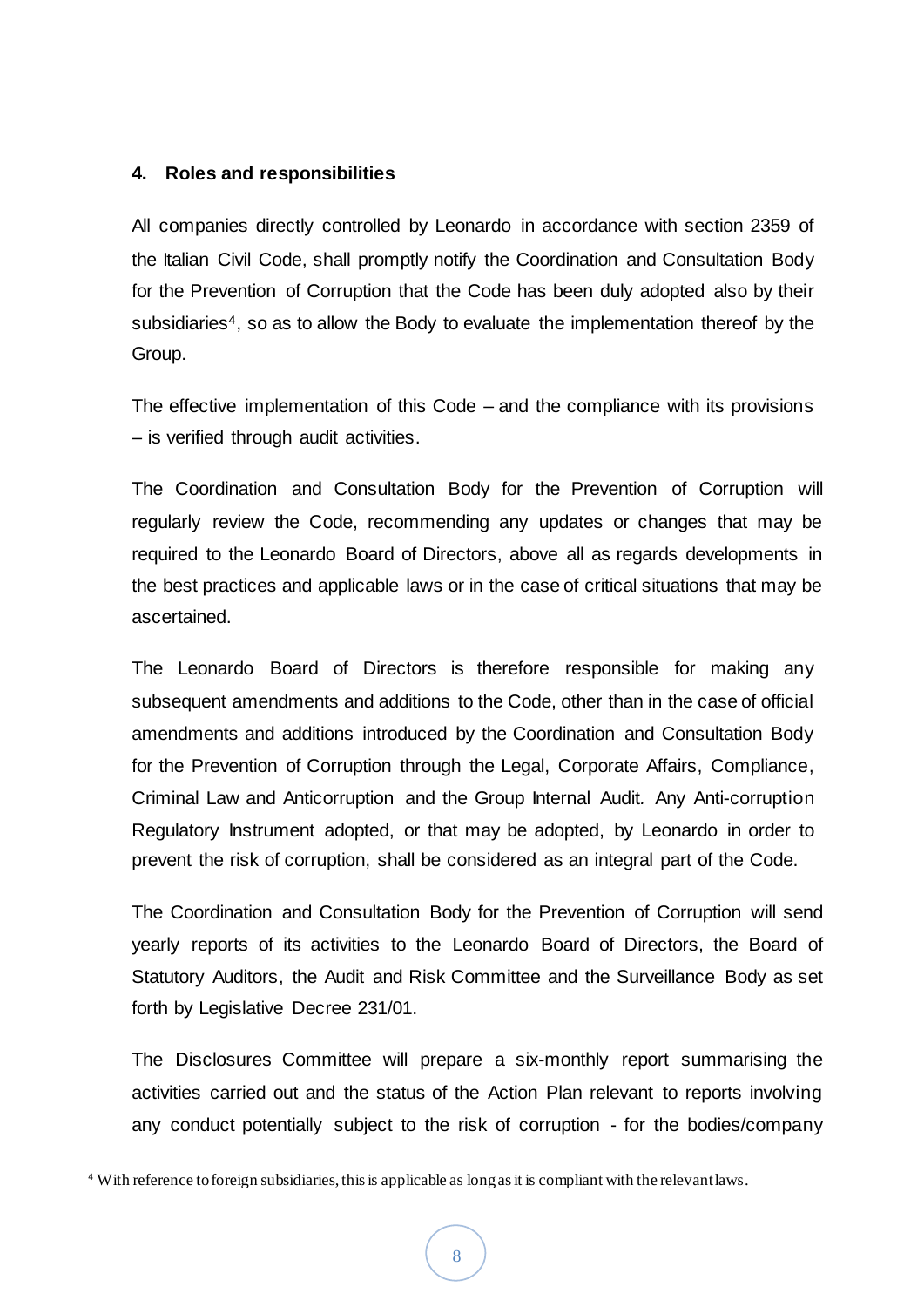boards of Leonardo and each Group Company - a copy of which will also be sent to the Coordination and Consultation Body for the Prevention of Corruption5.

# <span id="page-8-0"></span>**5. Reference standards and best practices**

The Code is based and must be interpreted in accordance with the principles set forth by:

- $\frac{1}{2}$ the anti-corruption regulations in force in countries where Leonardo and the Group Companies operate; and in any case;
- $\frac{1}{\sqrt{2}}$ applicable laws in the so-called "domestic" markets, in particular Legislative Decree 231/2001, Italian Criminal Code (with particular reference to section 316 et seq), Italian Civil Code (with particular reference to section 2635 and section 2635-*bis*), *US Foreign Corrupt Practices Act* (1977) and *UK Bribery Act* (2010);
- the United Nations Convention against Corruption (so-called Merida Convention, General Assembly Resolution no. 58/4 dated 31 October 2003);
- $\epsilon$ the Conventions of the Council of Europe *(Civil and Criminal Law Conventions on Corruption* - 1999);
- the OECD Convention on Combating Bribery of Foreign Public Officials in International Business Transactions (1997) and the United Nations Convention against Corruption (2003);
- $\epsilon$ the Law 146/2006 (that ratified and enforced in Italy the United Nations Convention and the Protocols against Transnational Organized Crime, adopted by General Assembly on 15 November 2000 and 31 May 2001);
- € the standards of self-discipline adopted by trade associations *(Common Industry Standards of ASD - AeroSpace and Defence Industries Association of Europe; Global Principles of Business Ethics of IFBEC - International Forum for Ethical Business Conduct);* and

1

<sup>&</sup>lt;sup>5</sup> "Whistleblowing Management Guidelines" approved on 18 March 2015 by the Board of Directors of Leonardo S.p.a and subsequently revised.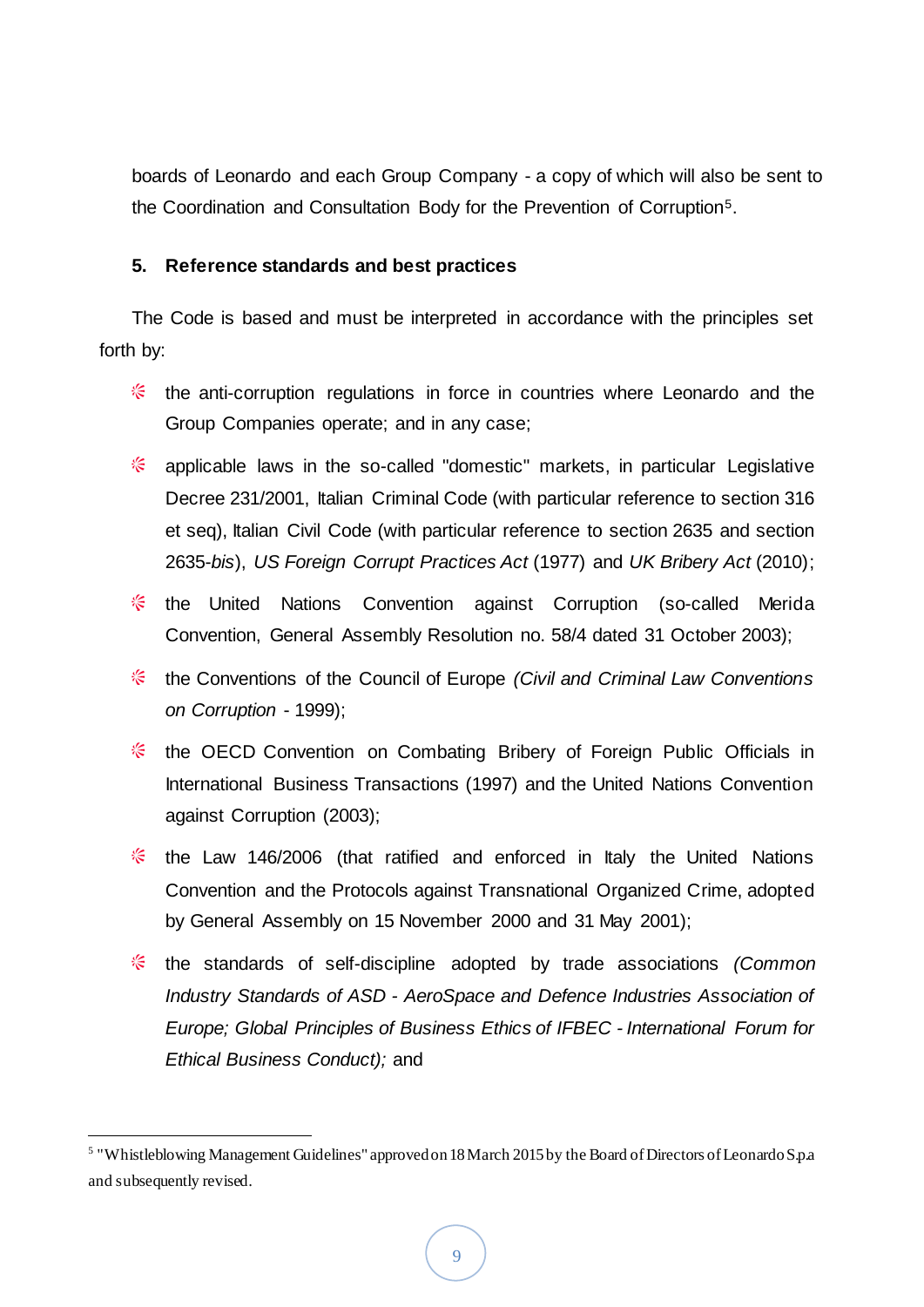the guidance, the international best practice and the international standard (ISO 37001:2016) regarding the prevention and the fight against corruption.

#### <span id="page-9-0"></span>**6. Anti-corruption objectives**

All the Recipients – each of them in their respective competence and responsibilities – must:

- € repudiate and prevent corruption, in respect of the zero tolerance principle;
- $\frac{1}{2}$  ensure the compliance with all the relevant Anti-corruption laws;
- $\frac{1}{2}$  ensure the implementation of what is required by the anti-corruption management system, as well as its continuous improvement.

All Recipients are prohibited from engaging in bribery and corruption in all activities for or on behalf of Leonardo and its Group Companies, including making corrupt payments to public officials, engaging in commercial bribery, and making facilitation payments.

Moreover, for the implementation of the anti-corruption management system, it is necessary to:

- € enforce and observe the provisions of the relevant Anti-Corruption Regulatory Instruments;
- $\frac{1}{2}$  carry out the controls set out in the Anti-Corruption Regulatory Instruments;
- frace provide the training sessions and activities hereby provided;
- $\frac{1}{2}$  impose, in case of breach, the sanctions hereby provided;
- $\frac{1}{2}$ establish appropriate mechanism for the monitoring and the continuous improvement of the anti-corruption management system.

Leonardo and the Group's Companies, in compliance with the international standard (ISO 37001), shall determine specific objectives and take the necessary actions to strengthen their programs to combat and prevent the risks of corruption. These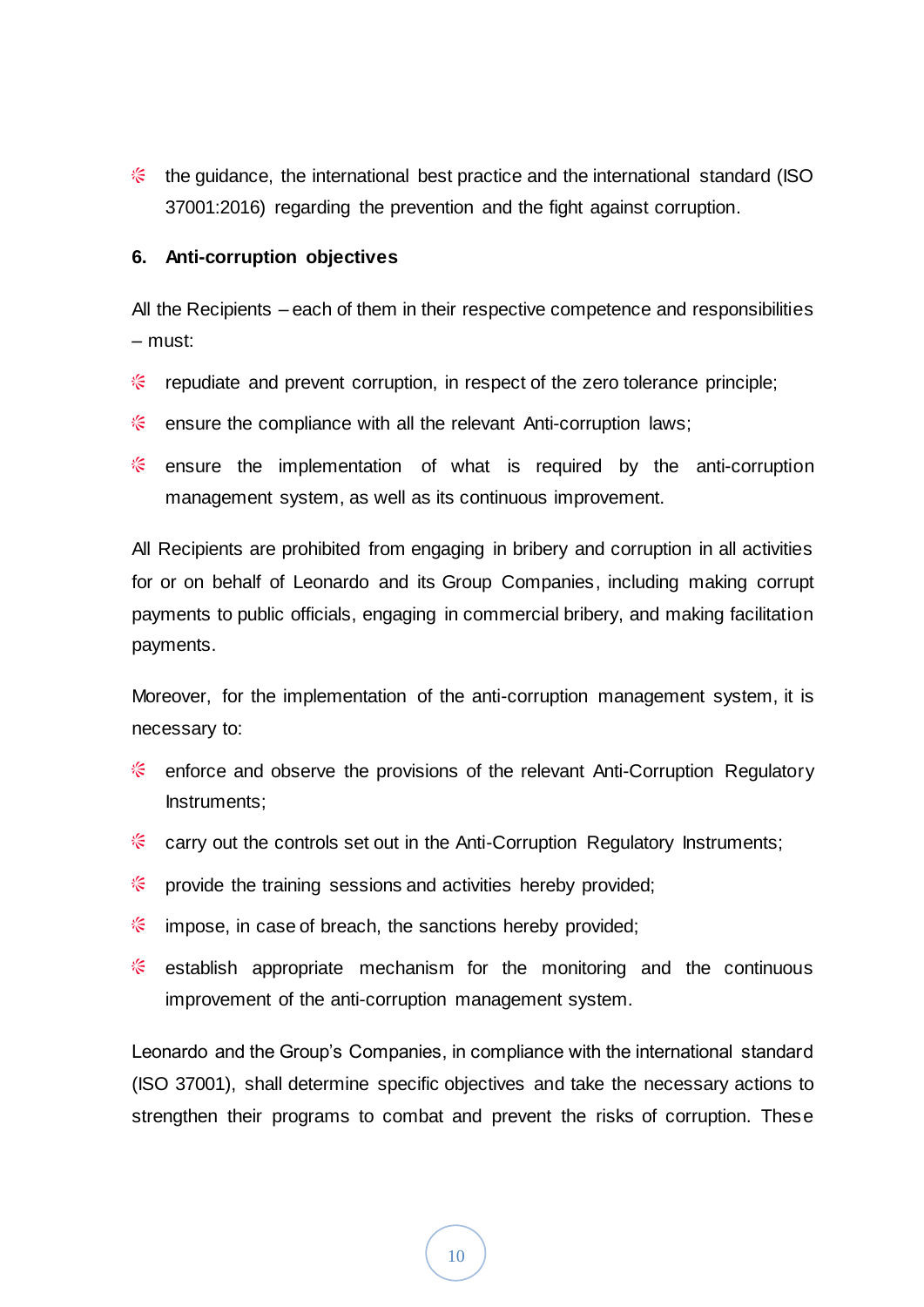objectives and actions shall be to identify and implement opportunities for improvement of their respective anti-corruption management systems<sup>6</sup>.

For achieving these objectives, this Code sets out specific rules of conduct and controls that must be complied with in the main risk areas and risk-conducive areas.

# <span id="page-10-0"></span>**7. General rules of conduct**

1

All the Recipients must fulfil the Anti-corruption law and the provisions set out in this Code and in the Anti-corruption Regulatory Instruments.

Thereto, in order to comply with this Code, the following general principles must be complied with in the main risk and risk-conducive areas:

€ **separation of responsibilities**: duties, operational activities and control functions should be appropriately separated, ensuring that the person in charge of the operational activity is always different to that who control and authorises such activities;

<sup>6</sup> Leonardo S.p.a. established the Anticorruption organisational unit, with the specific task to supervise its anticorruption management system, in order to regularly monitor, with the support of the relevant Leonardo's organisational units, the performance, the adequacy toward risks and the implementation of the system, as well as the developments in the relevant laws, in the internal organization and in any other internal or externa l factors that are significant for the anti-corruption system and its updating. For these purposes, the Anticorruption organisational unit provides an annual plan (that sets out the operating objectives of the anticorruption system and that must be consistent with the provisions of the Anti-Corruption Code) and, for the monitoring activities, an annual report on the activities carried out and the main results, on the performance, the adequacy, the implementation of the system and the implementation of the annual plan, as well as the results of any internal investigations and audits. The Head of the Anticorruption organizational unit of Leonardo S.p.a., who reports to the Chairman and the Group General Counsel, is responsible for implementing and managing Leonardo's anticorruption system and ensuring compliance with this Code, with the necessary support of the organizational units involved in the areas of respective competence. The Anticorruption organisational unit, through the Group General Counsel, has the direct access to the administrative and control bodies of the Company, including the Board of Directors.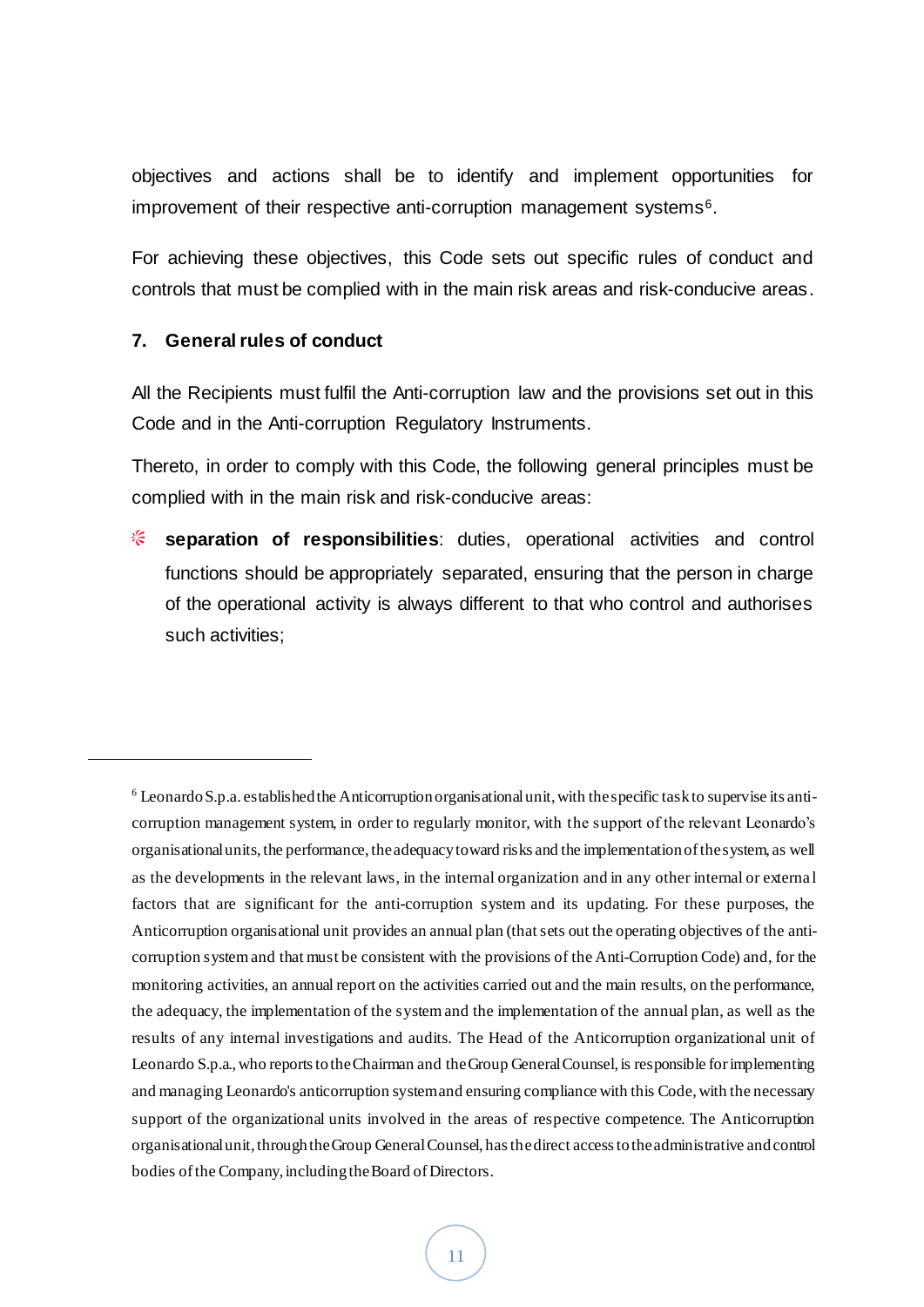- $\epsilon$ **signing power system**: signing powers, which are formally defined, must be related to and consistent with the organizational and management responsibilities assigned and exercised within the value limits defined;
- $\frac{1}{\sqrt{2}}$ **clarity and simplicity**: the duties and responsibilities of all those involved in the company processes, including activities and controls, must be clearly defined and should provide mechanisms that are easy to apply;
- € **impartiality and absence of conflicts of interest**: the Recipients of the Code must act with professionalism, impartiality and in compliance with Anticorruption law. They must therefore avoid all and any situations that might give rise to a conflict of interests, and which may - even potentially - affect their ability to act in the interests of the company and in accordance with such Laws;
- **traceability and filing**: all activities and the relevant checks must be traceable and auditable *ex post,* wherever possible, even by means of appropriate documentary/information technology media; the documentation produced must be appropriately filed and stored.

In particular, only members of the company bodies of the Group and relevant company structures may engage in relations with the Public Administration and Private Entities. No Recipient may interfere improperly, for example by agreeing, offering or receiving, directly or indirectly, benefits of any kind, in excess of normal business practices or courtesy, or in any case with the intention of obtaining Undue advantages in the conduct of any business activity, even if such practices are considered to be "customary" in the country in which the Group operates, including Facilitation payments.

#### <span id="page-11-0"></span>**8. Principles of conduct in key risk and risk-conducive areas**

As regards the activities of the Leonardo Group, the following areas have been identified as the highest Corruption risk areas. In these areas, the general principles set forth by par. 7 must be integrated as indicated hereunder.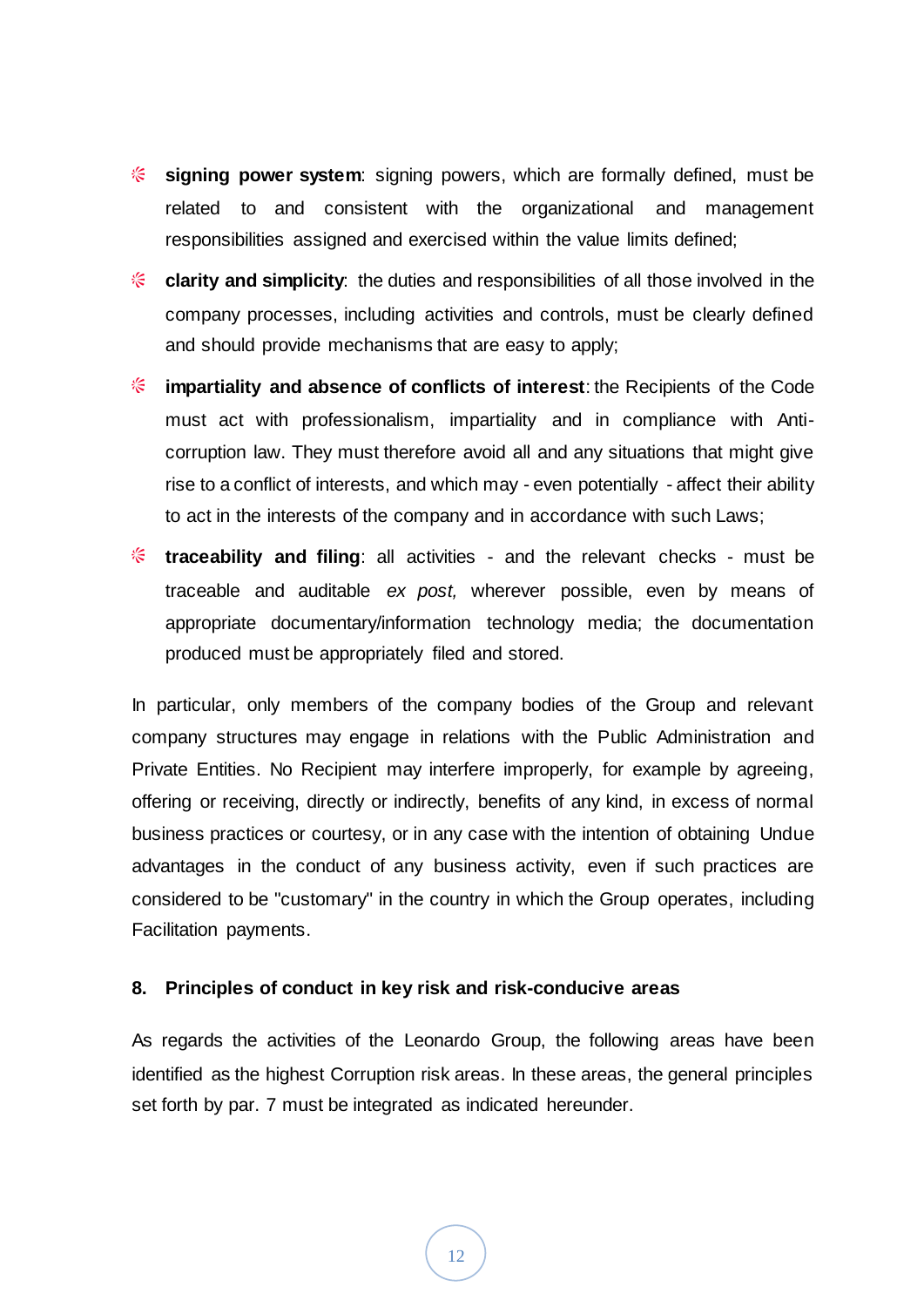# <span id="page-12-0"></span>**8.1 Financing**

In the management of financing, the following principles must be complied with:

- € transactions with the institution or financing body must be traceable;
- € documentation relevant to the different phases of application and management of the financing should be complete, accurate and truthful;
- $\frac{1}{\sqrt{2}}$ powers of attorneys issued to sign the financing application and reporting documents forwarded by the financing institute or body must be complied with;
- the execution of the project financed, and compliance of the accounting status with respect to material status of the project should be regularly monitored;
- € proper accounting records should be kept.

#### <span id="page-12-1"></span>**8.2 Acquisition and management of orders**

The following principles should be complied with as regards the acquisition and management of orders, including public orders:

- " examination of the tender and/or request for offers and start-up of bid preparation activities;
- $\frac{1}{2}$  identification of persons responsible for preparing the proposed bid, the relevant time-frame and the different authorisation stages;
- " identification of the persons authorized to deal with customers, both when preparing the proposed bid and upon submittal of the same;
- € the persons who prepare the offer and those who check the same must be different;
- $\frac{1}{\sqrt{2}}$ approval, according to the corporate functions, of the essential specifications (technical, industrial and commercial) and the economic and financial analysis of the proposed bid, collected into a single document;
- the powers of attorneys issued to sign the bid forwarded to the customer and the relevant contract must be complied with;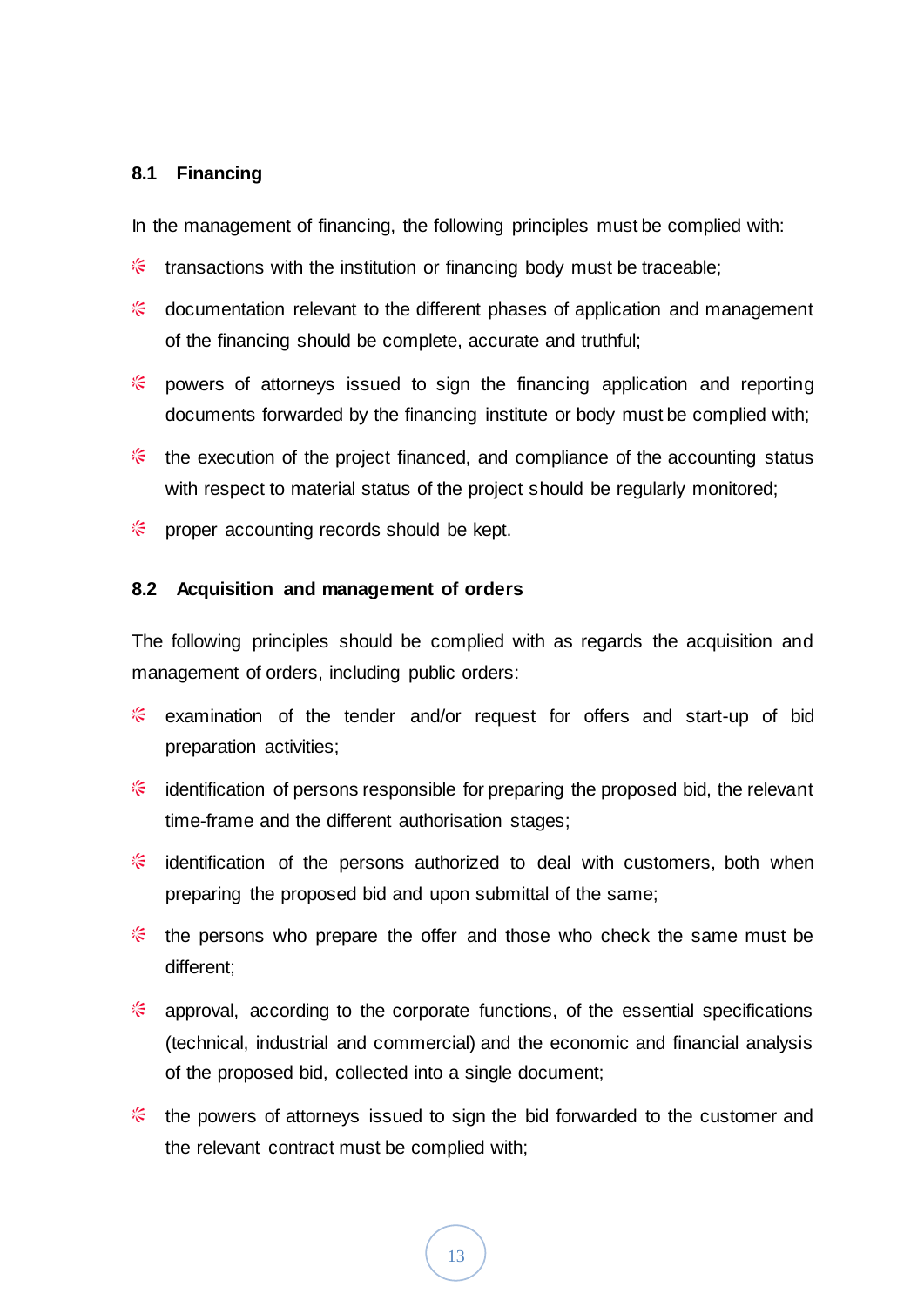$\frac{1}{2}$  compliance, right from the bid stage, with principles of transparency and objectivity in identifying and selecting subcontractors, if any.

In the acquisition and management of orders, awarded by the Public Administration through tenders by negotiated procedure without prior publication of the tender, the following principles should be complied with:

- " identification of the persons responsible for evaluating whether the conditions of the tender by negotiated procedure apply;
- $\frac{1}{2}$  examination of the bid invitation and start-up of bid preparation activities;
- the identification of the persons responsible for preparing the proposed bid, the relevant time-frame and different approval stages and execution of the contract;
- € identification of the persons who are authorised to deal with the Public Administration, both when preparing the proposed bid and upon submittal;
- the persons who prepare the offer and those who check the same must be different;
- $\approx$  approval, according to the corporate functions, of the essential specifications (technical, industrial and commercial) and the economic and financial analysis of the proposed bid, collated into a single document;
- E compliance of the powers of attorneys issued to sign the bid sent to the Public Administration;
- " approval, according to the corporate functions, of any changes to the proposed bid once it has been negotiated with the Public Administration;
- " compliance with the powers of attorneys issued to sign the contract;
- € compliance, right from the bid stage, of the principles of transparency and objectivity in identifying and selecting subcontractors, if any;
- $\epsilon$ periodic monitoring of the proper execution of contracts;
- € identification of the persons responsible for testing activities in accordance with the contractual provisions and applicable laws.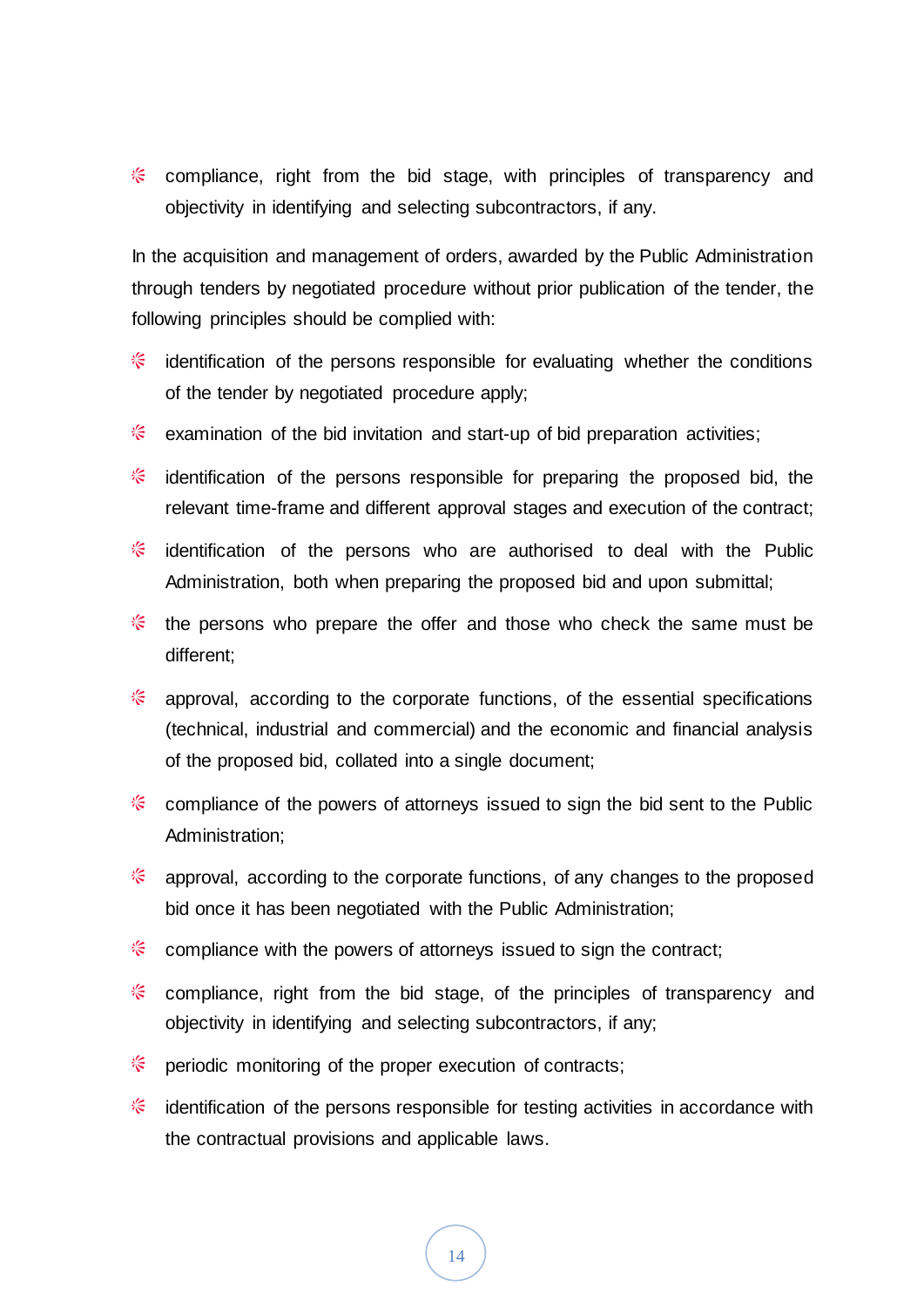#### <span id="page-14-0"></span>**8.3 Procurement of goods and services**

Recipients involved in the procurement of goods and services must act in accordance with the governance system of the company organization and the internal approval processes of the Group Companies for which they work.

As a rule, staff covering duties involving corporate *procurement* functions must be rotated.

The procurement of goods and services must comply with principles of:

- $\frac{1}{\sqrt{2}}$ cost effectiveness, efficiency, promptness and accuracy;
- $\frac{1}{2}$  free competition, equal treatment, non-discrimination, transparency;
- **EXECUTE:** proportionality and advertising;
- 治 minimizing risks and maximizing value.

The procedures to select suppliers for works contracts or the supply of goods and services are the following:

- € tender with publication of the tender notice;
- 治 invitation to tender.

Private negotiations may be carried out only in specific cases and for justified reasons.

The purchase of goods and services must comply with the following principles:

#### Qualification of suppliers

- € identification of roles, duties and responsibilities of the persons who are responsible for qualifying suppliers;
- € the persons who qualify a new supplier, and the persons who carries out analysis and due diligence activities (verification of ethical, financial, technical, safety and workplace health requirements, etc.) prior to qualification, must be different;
- the documentation relevant to the qualification process must be fully traceable;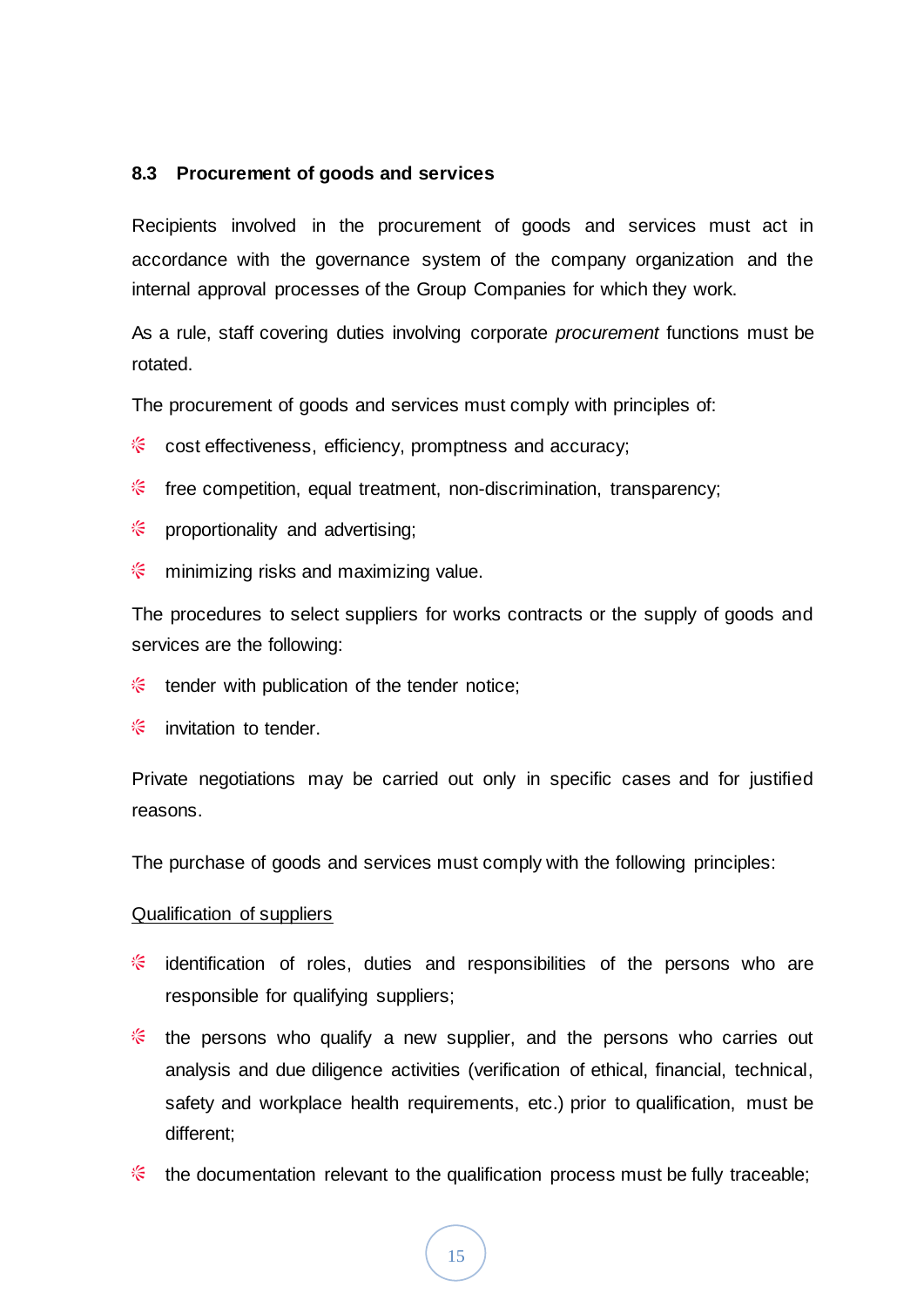- $\hat{\epsilon}$  periodic monitoring and updating of the qualified suppliers list in order to verify that the qualification requirements still apply;
- 不是 assessment by and feedback from functions who request goods or services supplied by qualified suppliers must be traceable at all times.

# Selection of suppliers

- $\ell$  definition, time planning and monitoring and, in compliance with existing powers, approval of requirements for the purchase of goods and services;
- the identification of the necessary criteria (product categories, economic commitment, technical specifications) in order to start the tender procedure;
- $\frac{1}{2}$  definition, before the tender, of the criteria to evaluate bids;
- $\frac{1}{2}$  separation of the functions of the person who makes the technical evaluation, the person who evaluates the prices and the person who awards the tender;
- $\frac{1}{2}$  compliance with existing powers of attorneys as regards signing of the contact with the supplier selected;
- $\frac{1}{2}$  definition of persons responsible for, and operating procedures relevant to, renewals or extensions of contracts;
- the documentation relating to the supplier selection process must be traceable at all times.

#### Management of the contract with the supplier

- $\frac{1}{2}$  monitoring the progress of supplier activities;
- compliance of the activities carried out by the supplier with respect to the contractual provisions must be checked (acceptance of goods or services).

Those who wants to become a Supplier of goods or services of Leonardo must accept and comply with the principles set forth in this Code.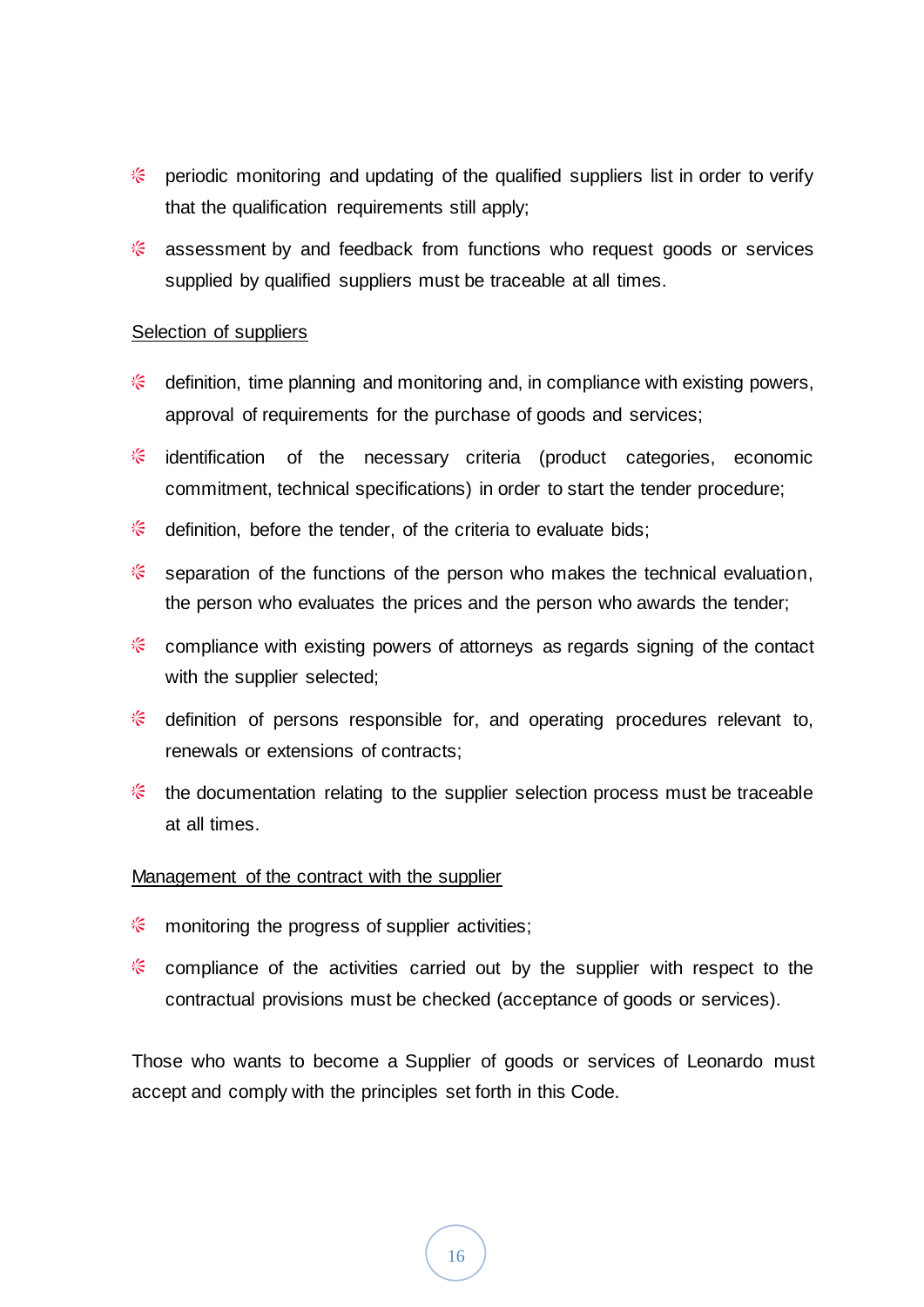#### <span id="page-16-0"></span>**8.4 M&A Transactions**

Any M&A transaction, including any corporate or contractual collaboration under a Joint Venture*,* must include a due diligence of the counterparty in order to verify:

- the identity, reputation, professional conduct and integrity of the shareholders and directors of the companies involved in the M&A transaction and, in the case of Joint Venture*,* of the Partner;
- the potential corruption risk areas of the company involved in the M&A transaction or Joint Venture;
- if the companies involved in the M&A transaction or Joint Ventures have an anticorruption policy;
- the existence of proceedings, penalties or sentences for breach of the Anticorruption law, against the companies involved in the M&A transaction and, in the case of a Joint Venture*,* against the Partner, shareholders, directors or the management thereof.

Moreover, following the M&A transaction, the company made subject of the acquisition, merger and contribution must comply with the provisions of the Code.

In particular as regards Joint Ventures*,* Leonardo and the Group Companies, will work through their representatives to ensure acceptance by the Joint Venture of the provisions of the Code, in order to prevent any conduct that might imply breach of the Anti-corruption law, while Leonardo and the Group Companies shall have the authority to carry out anti-corruption checks, as part of the activities relevant to the Joint Venture.

# <span id="page-16-1"></span>**9. Principles of conduct in risk-conducive areas**

The following are areas that may be conducive to Corruption risks.

#### <span id="page-16-2"></span>**9.1 Gifts and business expenses**

Any gift and business expenses should: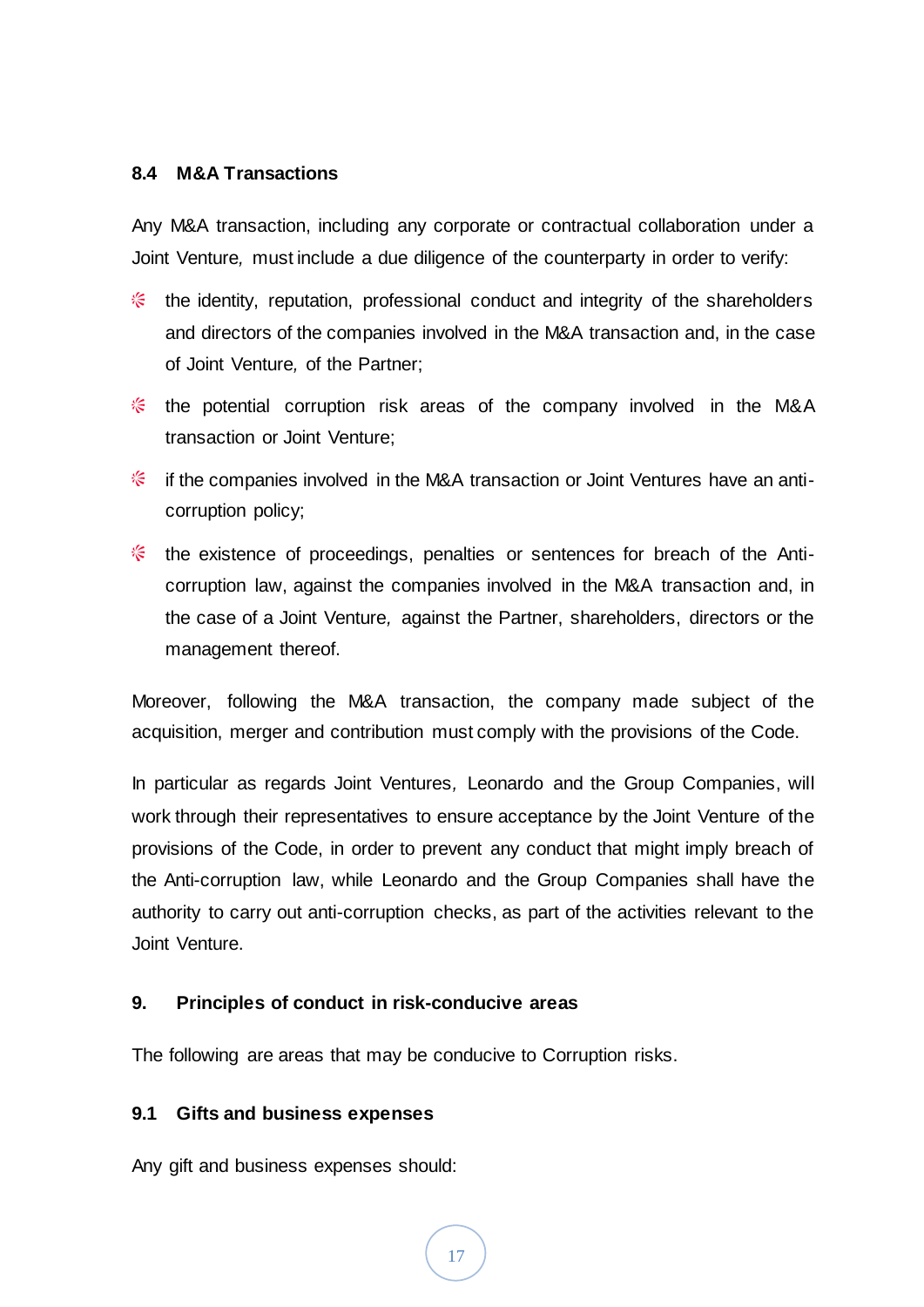- $\frac{1}{2}$  be made or received in good faith and in connection with legitimate business purposes;
- $\frac{1}{2}$  not consist of a cash payment;
- $\epsilon$ not be made or received in order to exercise undue influence, or any expectation of reciprocity;
- $\frac{1}{\sqrt{2}}$ be reasonable, and in any case should not imply that the same are made or received to obtain preferential treatment;
- be addressed to beneficiaries who cover a role related to activities of the  $\frac{1}{2}$ company, and must comply with generally recognised requirements of reputation and integrity;
- $*$  take into account the profile of the beneficiary as regards practices in institutional or professional relationships;
- $\epsilon$ be implemented pursuant to specific company approvals (e.g. gift catalogue, structures that offer agreed discounted terms);
- $\frac{1}{2}$  conform with generally accepted standards of professional courtesy;
- $\frac{1}{2}$  comply with applicable laws and regulations.

# <span id="page-17-0"></span>**9.2 Sponsorships and contributions to associations and entities**

Any sponsorship of and contribution to an association or entity must include a prior due diligence and subsequent control, in order to verify:

- $\frac{1}{2}$  the nature, extent or fame of the event, project or activity;
- " the identity, reputation, professional conduct and integrity of the recipients of the sponsorship or contribution;
- $\frac{1}{2}$  that the initiative is permitted by law;
- that the event, project or activity that justifies the payment are conducted according to the expectations of Leonardo or the Group Company that makes the payment.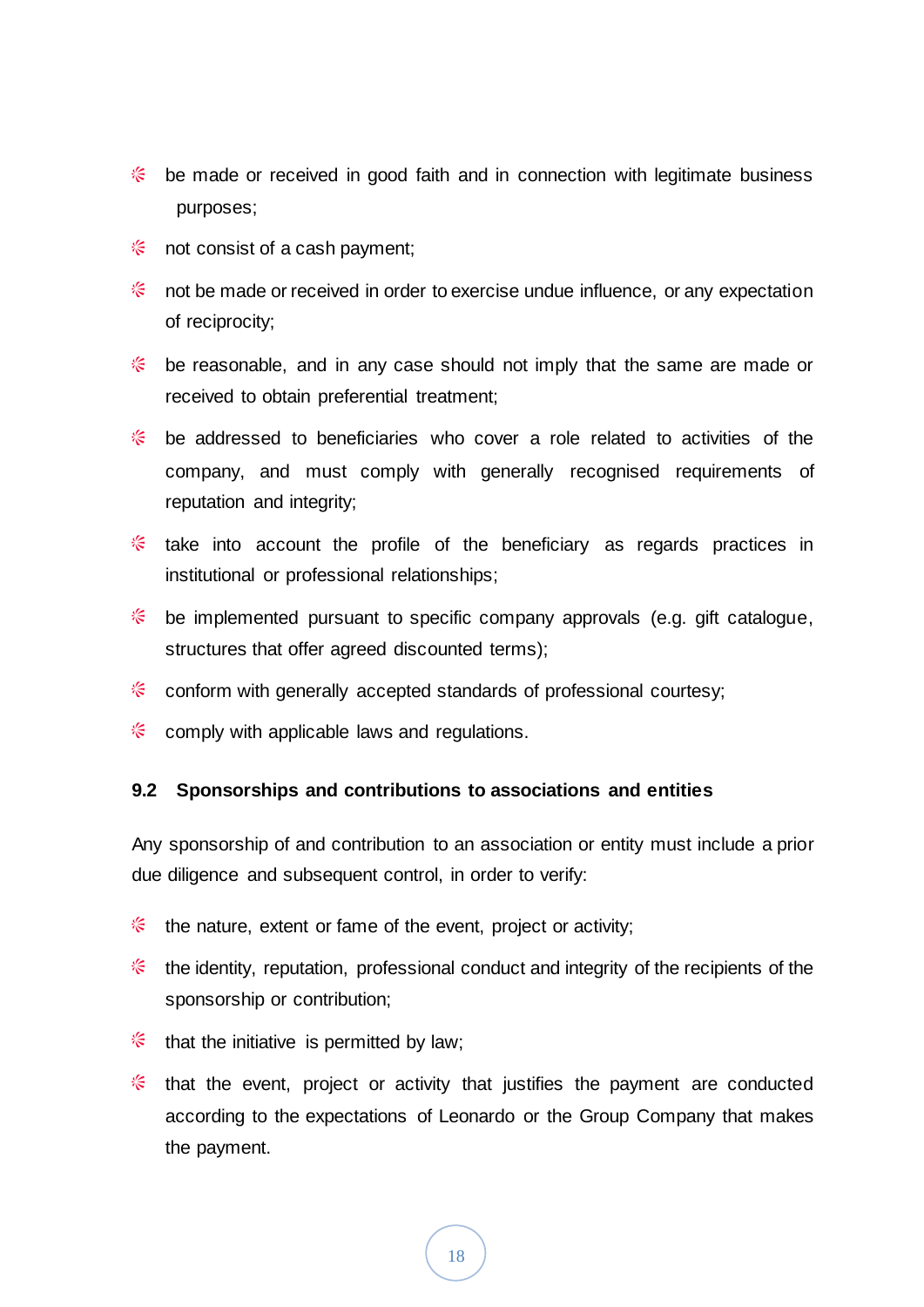# <span id="page-18-0"></span>**9.3 Selection and recruitment of Staff**

The selection and recruitment of personnel comply with the principles of fairness and impartiality, according to the professionalism and skills of the worker.

As part of the selection and recruitment personnel process, the Leonardo Group ensures that human resources comply with the job profile actually required by the company, avoiding favouritism and concessions of any kind and making the selection solely according to professionalism and skills.

In pursuit of the company objectives, the worker must be aware that any conduct in breach of the Code or the Anti-corruption law will not be tolerated, even if such conduct abstractly favours Leonardo.

In particular, in order to avoid any conflict of interest, including potential conflict of interests, the Leonardo Group requires its staff to declare, upon recruitment, that the same has no conflict of interest with the Company.

The selection and recruitment of staff shall comply with the following principles:

- € separation between the person who:
	- declares that it is necessary to recruit a member of staff;
	- approves the budget for recruitments;
	- selects and recruits the job candidates;
- € as a rule a list of candidates is prepared (short list) to cover the position;
- $\approx$  candidates are assessed according to their professionalism, training and aptitude for the job;
- $\frac{1}{\sqrt{2}}$ as a rule, an ethic and reputational due diligence is carried out toward the candidates.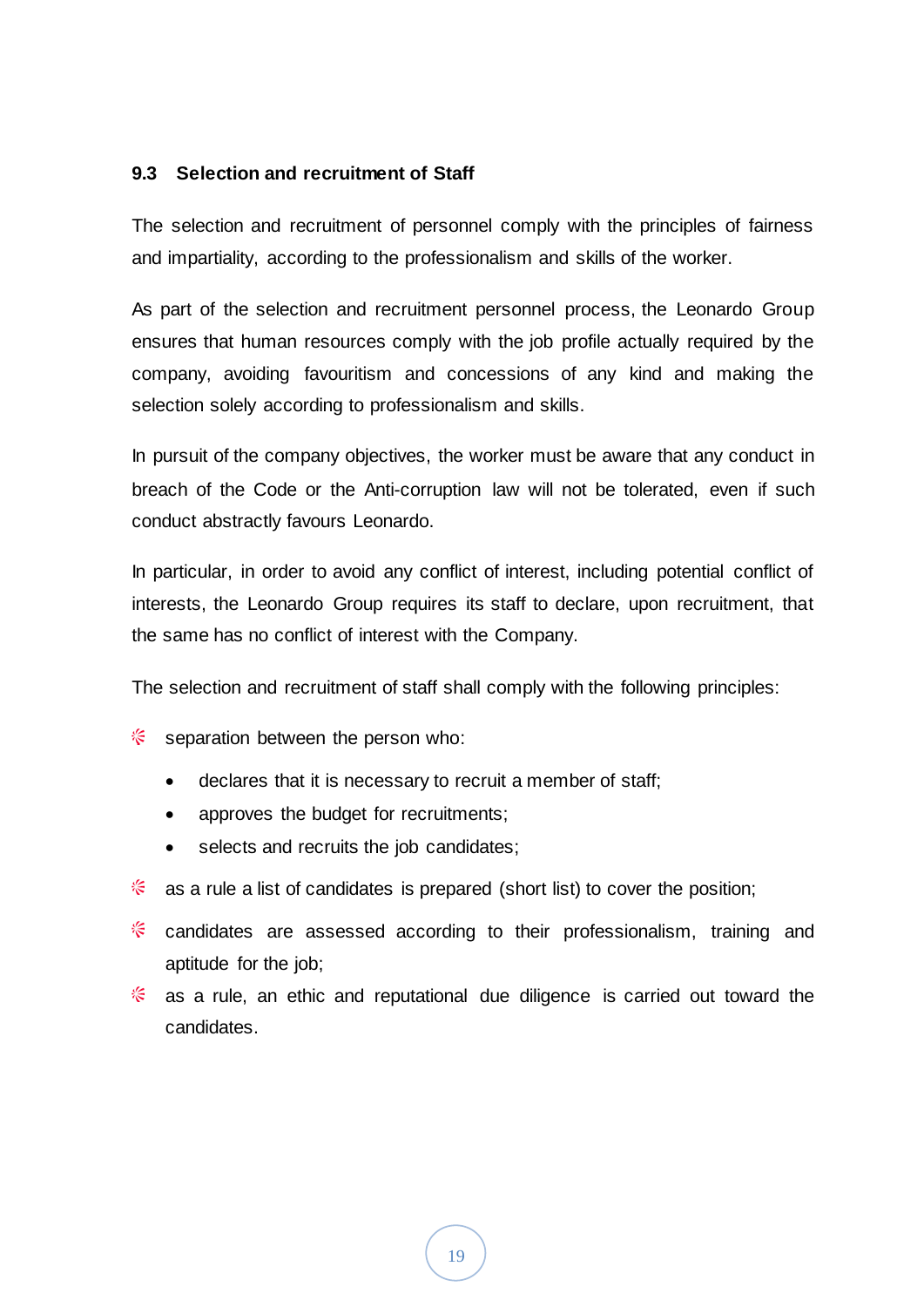# <span id="page-19-0"></span>**9.4 Appointments for professional services**

The selection of professionals must comply with the criteria of competition, transparency, responsibility, cost effectiveness, efficiency, promptness and accuracy.

When selecting a professional:

- € the reasons for which it is necessary to appoint the professional must be indicated, and the professional is, as a rule, selected from two candidates with potentially suitable characteristics to carry out the activities made subject of the appointment;
- the reasons for which it is necessary to use a specific professional (without starting the selection process) must be indicated, if this is necessary for the activities made subject of the appointment (known as *intuitu personae*);
- $\approx$  a due diligence shall be carried out in order to ascertain that the professional has the necessary integrity, reputational standards and professionalism to carry out its duties, and that there are no conditions of incompatibility or any conflict of interests;
- $\frac{1}{2}$  it should be ascertained that the country where the professional resides or has its registered offices is not on the list of Countries with a low-tax system, if the country in question is different to that in which the activities are to be carried out.

Reasons must be given for the services supplied by the professional, even through reports, in order to ascertain the compliance thereof with the terms and conditions of the appointment awarded.

The activities carried out to assign duties for professional services should be traceable at all times.

#### <span id="page-19-1"></span>**9.5 Sales Promotion Appointments**

The selection process for Sales Promoters must comply with the criteria of competition, transparency, competence, fairness and cost-effectiveness.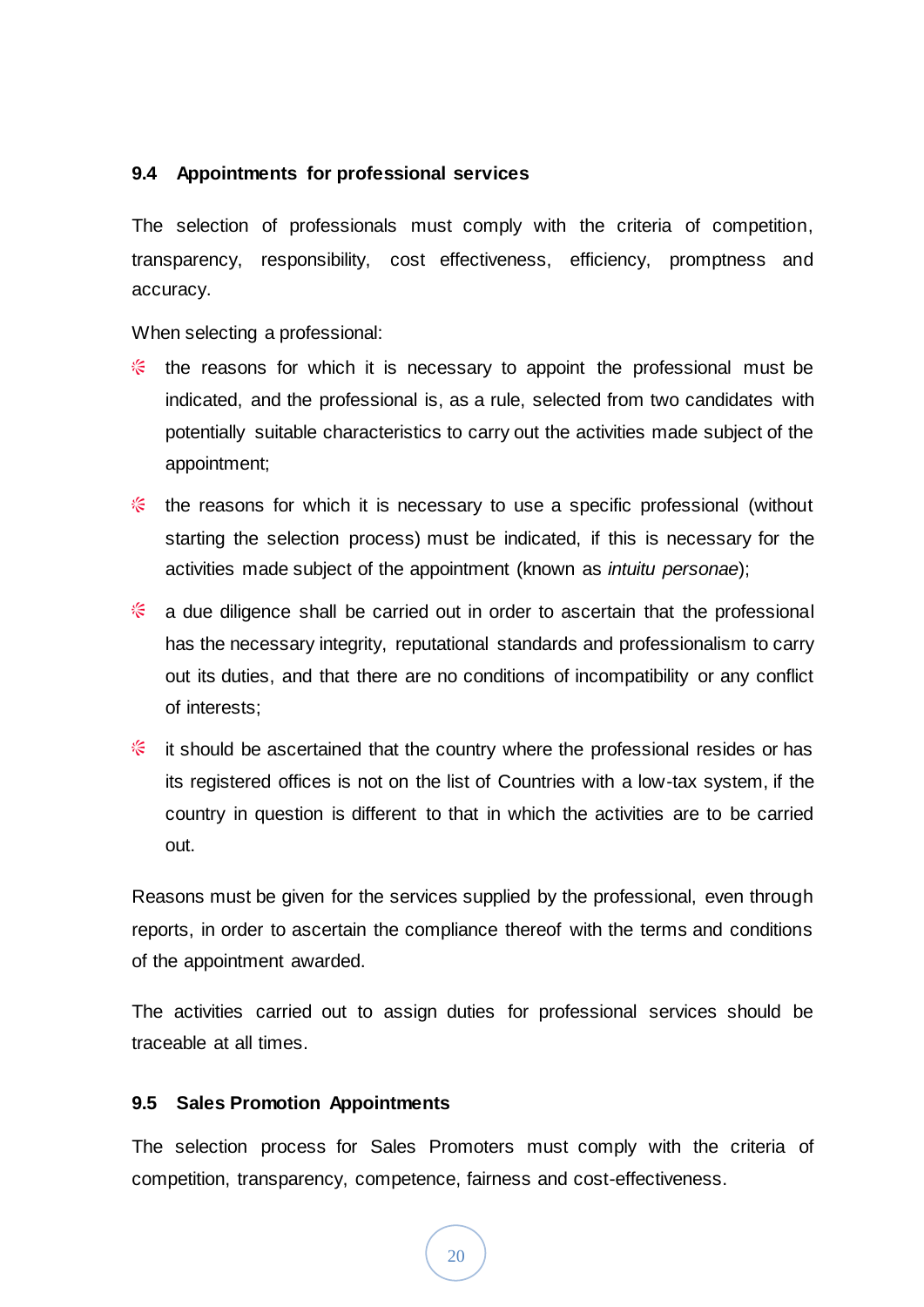When selecting the business Promoter a due diligence should be carried out, above all to verify:

- € that the Sales Promoter has the integrity and professionalism required to carry out the appointment, and that there are no situations of incompatibility and conflict of interests;
- that the Country where the Sales Promoter resides or has its registered offices is not included in the list of countries with a low-tax regime, if the country in question is different from that in which the promotional services are to be carried out.

The services supplied by the Sales Promoter should be monitored, even through reports, in order to ensure that they comply with the terms and conditions of the appointment.

The activities carried out to assign Sales Promotion Appointments must be traceable at all times.

# <span id="page-20-0"></span>**9.6 Bookkeeping and audits**

As regards bookkeeping (general accounts, financial statements and other corporate communications), Leonardo and the Group Companies have a system of internal controls and carry out a sufficient number of adequate accounting audits in order to offer a reasonable guarantee of the reliability of financial reporting and preparation of the financial statements in accordance with generally accepted accounting principles and, in any case, in compliance with applicable Italian laws, and the legal system where the Group Companies have their registered offices or a stable operative establishment.

The internal control system accordingly provides specific controls at different organizational levels, with appropriate implementation procedures.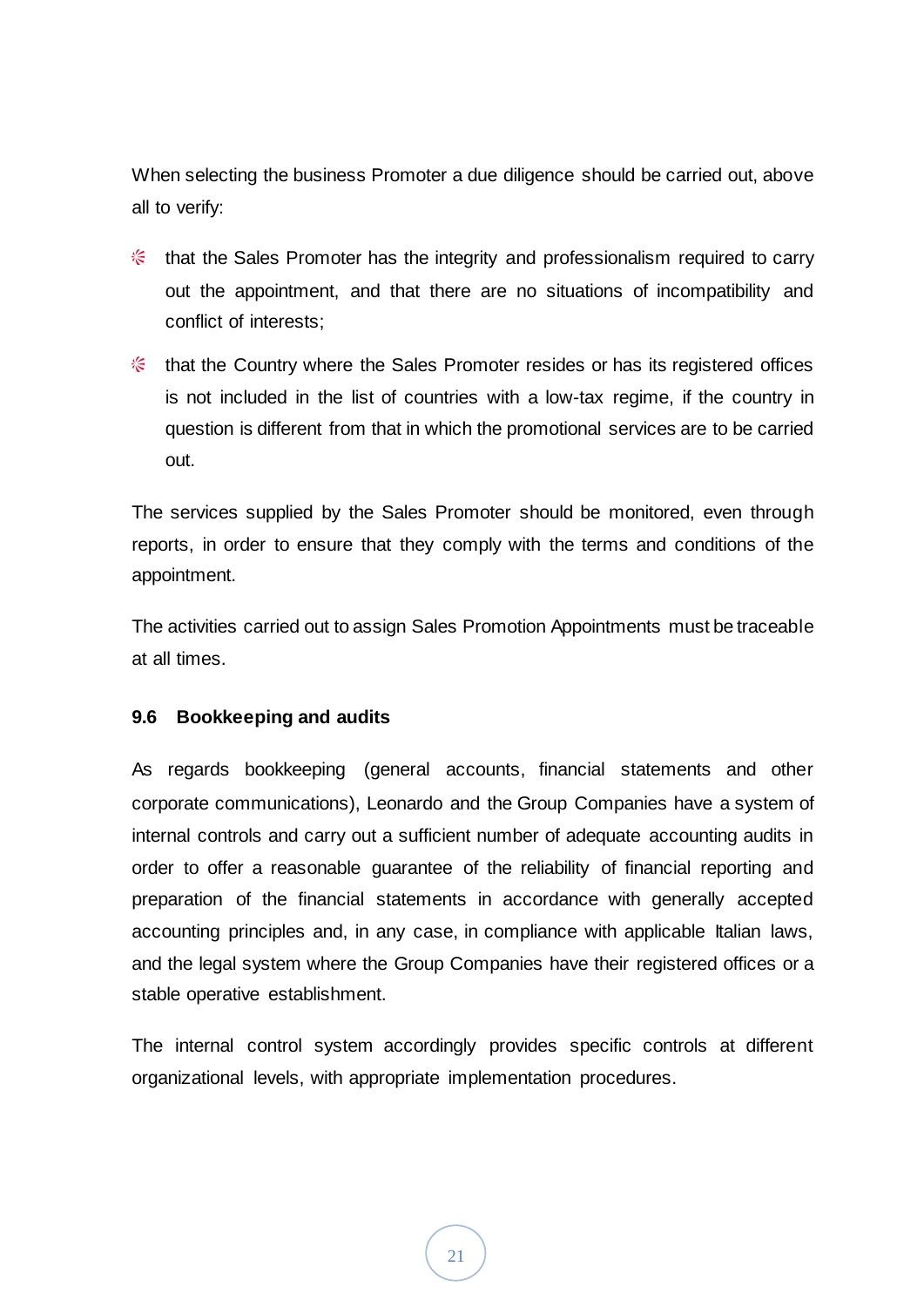# <span id="page-21-0"></span>**10. Staff Training and dissemination of the Anti-Corruption Code**

The Human Resources and Organization Department of Leonardo ensures that all the employees of the Group are aware of the Code and that all employees must comply with the provisions of the same and contribute to its implementation.

The Human Resources Department of Leonardo defines the planning of training courses in accordance with the limitations set forth by the Code and manages, with the operational support of the Human Resources department of each Group company, the training of staff as regards the contents of the Code, giving proof of this to the Coordination and Consultation Body for the Prevention of Corruption.

In this context, communication actions include:

- € publication of the Code on the Leonardo website and intranet and that of each Group company;
- E ensuring that each member of staff receives a copy of the Code and that new members of staff receive a copy at the time of recruitment, signing a declaration that they have received a copy and undertake to become familiar and comply with the provisions of the same.

Training courses are organized as follows:

- $\frac{1}{2}$ Management staff with functions of representation of the Company: introductory brochures*,* meetings with first level managers or classroom workshops with senior managers of the Group who are most exposed to the risk of Corruption;
- **Chara personnel:** information is given to new employees at the time of recruitment; an e-learning training course through the corporate intranet (for the new employees, it shall be carried out within three months from their recruitment).

The awareness raising and the training of the employees are regularly planned and carried out (on a one-year or three-year basis, in light of the risks faced by the employees according to their roles and responsibilities). Participation in training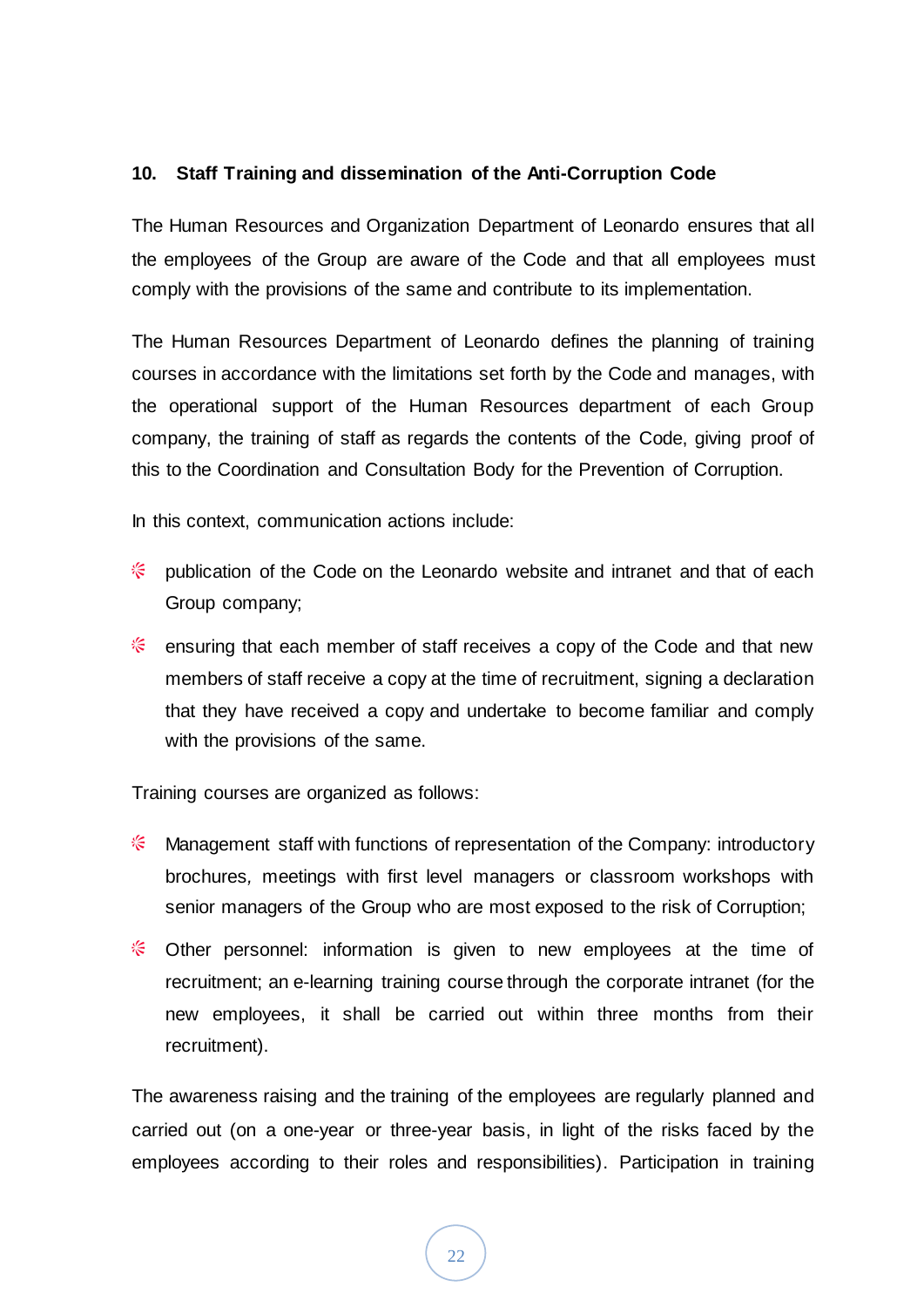sessions, including the e-learning course, is mandatory; the Human Resources and Organisation department establishes the modalities, the accountabilities and the expected time to provide these training session and ensures that all members of staff, specifically the new employees, attend the training courses.

During the training session, will be exemplified the operative risks and the possible concrete situations in which corruptive activities may take place, taking into account the specific duties and risks related to each staff category. The training sessions will also encourage employees to report suspected wrongdoing and will indicate the whistleblowing options available to employees as set forth in paragraph 11, "Reports," below.

Any refresher courses will be held in the case of significant changes to the Code or supervening regulations relevant to the activities of the Group Companies, if the Coordination and Consultation Body for the Prevention of Corruption does not consider that it is sufficient to communicate the changes in the manner described above.

Specific training session will be held for third parties who act in the name or on behalf of Leonardo, taking into account the results of the anti-corruption risk assessment.

This Code must be disclosed through the internal and external channels of communication (e.g. corporate intranet and corporate website) and made available to all the Recipients.

All Group Companies encourage commercial and financial partners, professionals, Sales Promoters and collaborators, customers and suppliers of the company to be aware of and comply with the Code. The above will be asked to sign a declaration confirming that they have received a copy of the Code, and undertaking to comply with the principles of the same and ensuring compliance thereof by their collaborators.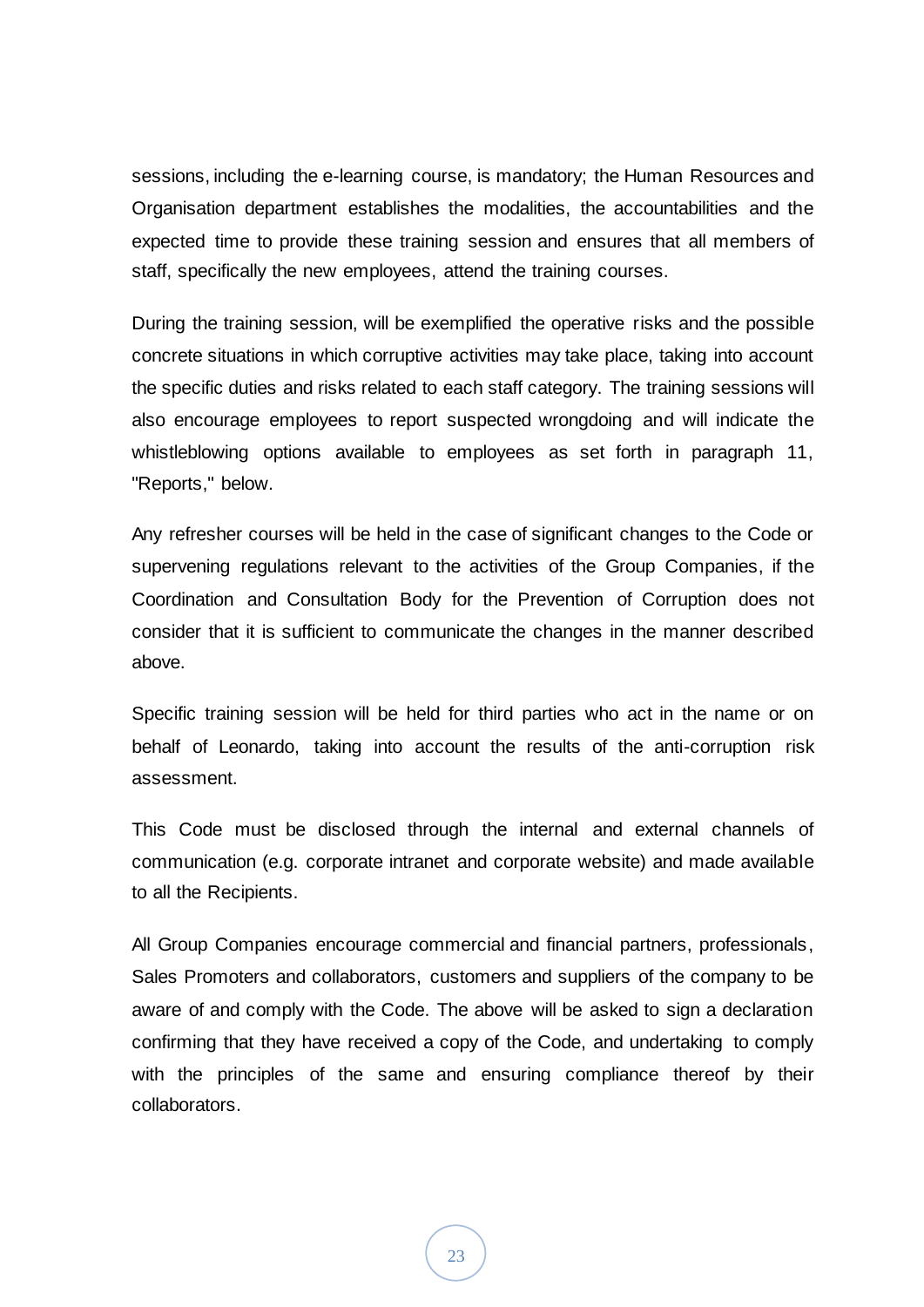#### <span id="page-23-0"></span>**11. Reports**

Leonardo encourages all employees third parties, suppliers, joint venture partners and other collaborators, and anyone who is aware of facts that are contrary to this Code, the Anti-corruption Regulatory Instruments and any applicable Anti-Corruption law to report, even anonymously, possible breaches without fear of retaliation, discrimination or penalization. This protection will apply both to whistleblowers and to all employees, third parties, suppliers, joint venture partners and other collaborators.

Leonardo will support and protect any employee who refuses to act unethically in accordance with this Code and the Code of Ethics, even when such actions contributed to or resulted in a loss of business or other competitive disadvantage to Leonardo.

In order to protect the person who submits the report from any sort of retaliation, discrimination or penalization (regardless of whether he or she is a Recipient), the Leonardo Group also ensures full discretion and confidentiality in managing such reports, from the time of receipt and during the investigation and conclusive stages.

Leonardo and the Group Companies will conduct an annual anonymized survey of their employees to ensure that their employees at all levels are aware and feel assured of this commitment.

Reports involving Leonardo, may be submitted to:

- " organismodivigilanza@leonardocompany.com;
- Surveillance Body, Piazza Monte Grappa 4, 00195 Rome, Italy;
- $\frac{1}{6}$  Fax number: +39 06 45538059;
- **<sup>«</sup>Website: www.leonardocompany.com.**

Reports concerning Group Companies may be submitted through the specific channels decided by each Company.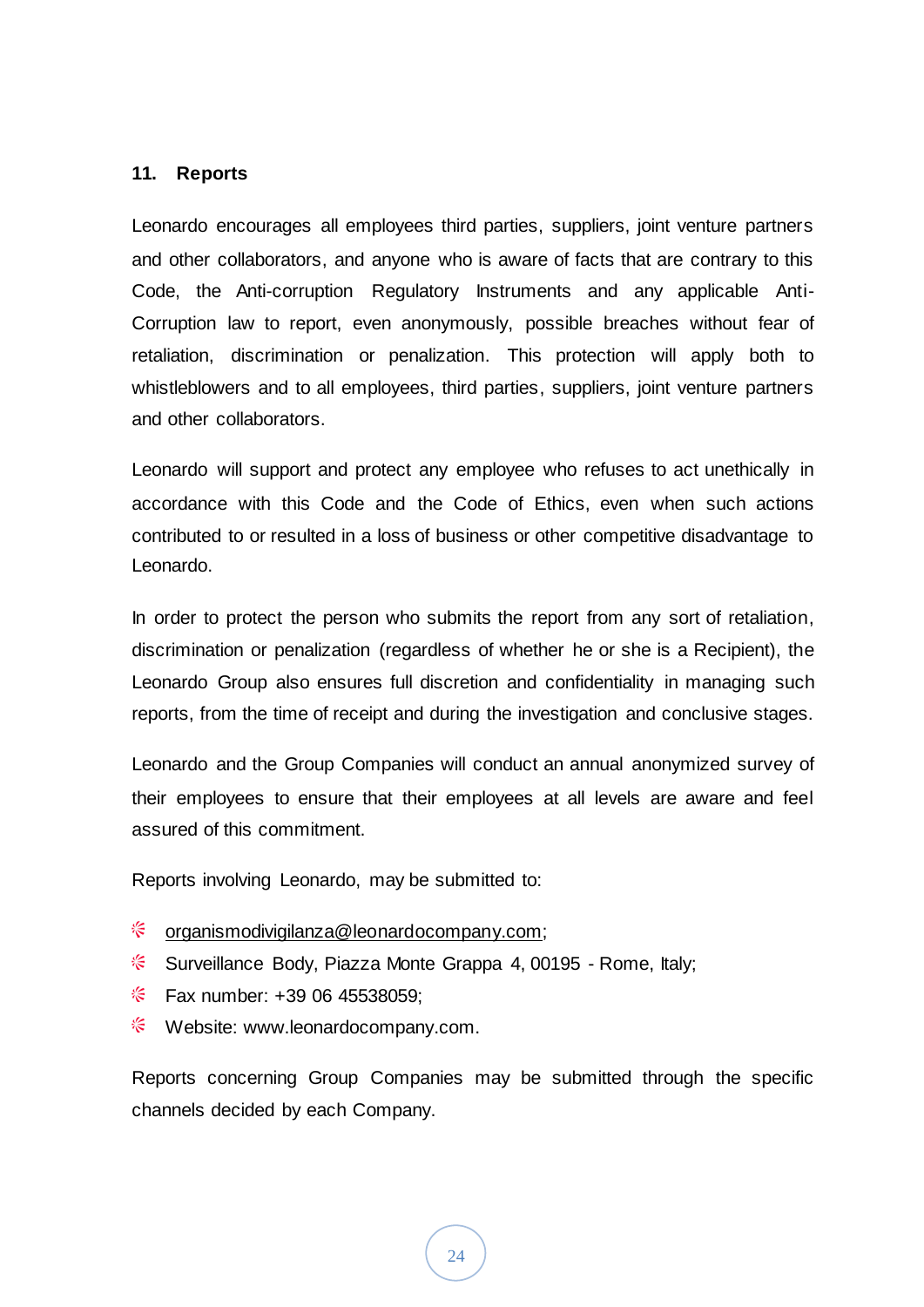The regulations of the "Whistleblowing Management Guidelines", approved on 18 March 2015 by the Leonardo Board of Directors and subsequently revised, are applicable in full.

#### <span id="page-24-0"></span>**12. Penalties and contractual clauses**

Breach of the rules of conduct set forth by the Code entail, on the part of the Group Companies, internal measures, through the application of disciplinary sanctions, and external measures, through their full cooperation with the relevant public authorities. Any breach will be prosecuted promptly, with appropriate and proportionate disciplinary measures, taking into account the criminal relevance of the conduct and filing a criminal proceeding if necessary.

#### Directors and Auditors

In the case of breach of the provisions of the rules of conduct set forth by the Code or the Anti-corruption law by one or more Directors and/or Auditors of Group Companies, the Coordination and Consultation Board for the Prevention of Corruption will inform the Board of Directors and the Board of Statutory Auditors concerned, who, according to their respective responsibilities, will adopt the following measures, taking into account the seriousness of the offence, in accordance with the law and/or the By-Laws:

- $\frac{1}{2}$  record the statements in the minutes of the meetings;
- $\frac{1}{2}$  issue a formal warning;
- $\frac{1}{2}$  revoke the appointment/power of attorney;
- **EXECUTE:** request that a Shareholders' Meeting be called indicating on the agenda the adoption of appropriate measures against the persons responsible for the breach, including filing legal action to ascertain the responsibility of the director with respect to Leonardo or Group Companies and the payment of any damages incurred.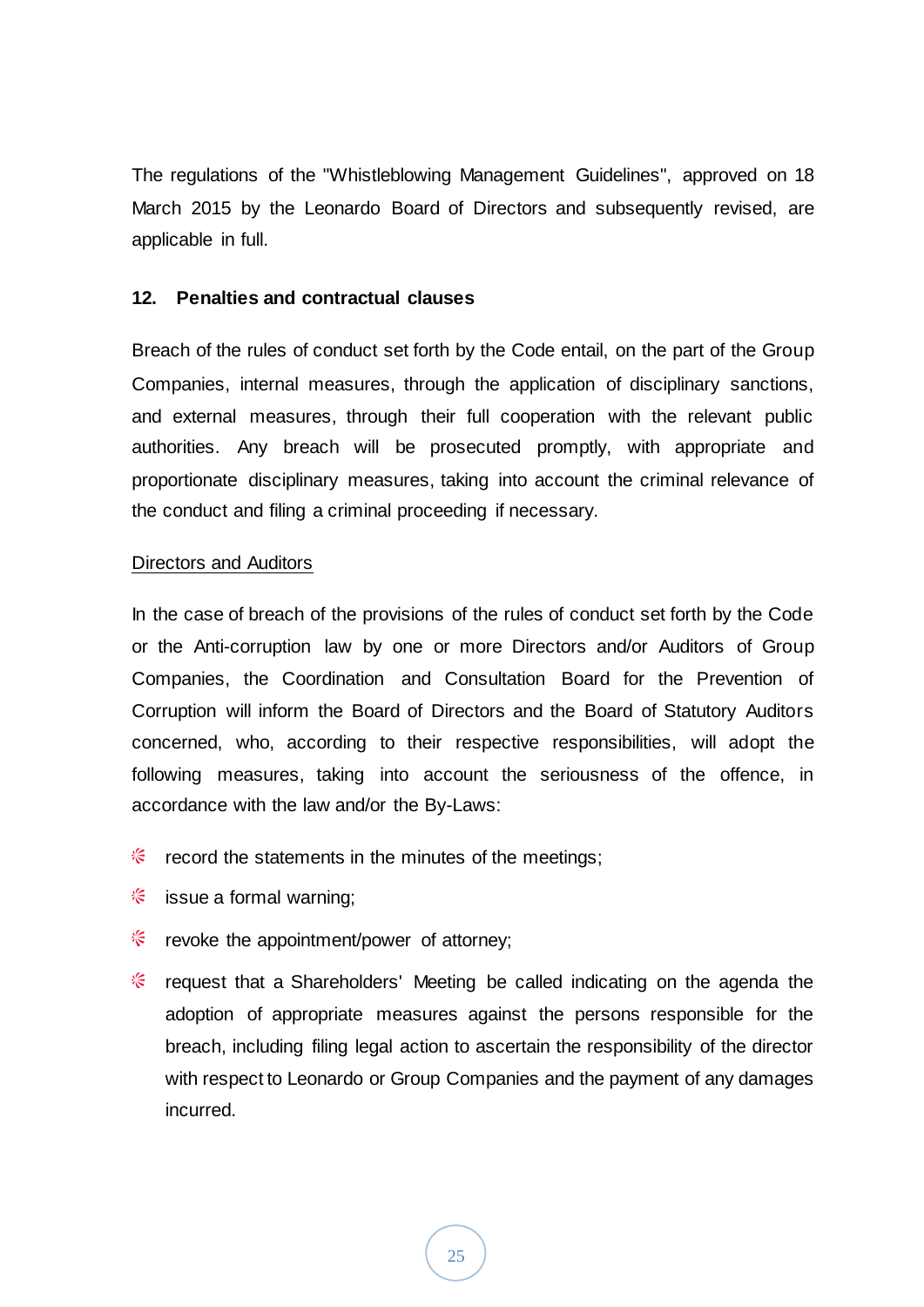# Senior Managers and Pilots

In case of breach of the rules of conduct set forth by the Code or the Anti-corruption law, the most appropriate measures will be adopted against the same, in compliance with the relevant laws and national collective labour agreements.

In particular:

- € if the breach is serious enough to undermine the relationship of trust, and makes it impossible to continue the employment relationship even temporarily, the manager/pilot will be dismissed without notice;
- € if breach is not extremely serious but in any cases damages the relationship of trust, the senior manager/pilot will be dismissed without notice, with justification.

#### Blue and White Collar Workers and Middle Managers

The conduct of employees in breach of the rules of conduct set forth by the Code or the Anti-corruption law, are in any case considered to be "disciplinary offences".

The penalties applied are those set forth by the company's disciplinary Regulations, in compliance with the procedure set forth by clause 7 of the Workers' Statute and applicable collective laws.

As regards the above Code, reference is also made to the disciplinary regulations set forth by the collective agreement.

The abstract categories of breach describe any conduct subject to penalties, and indicate the relevant disciplinary measures according to the seriousness of the same.

In particular, in accordance with the provisions set forth by the Collective Bargaining Agreement for Workers in the private metalworking and plant installation industry:

€ any employee who does not comply with the rules of the Code and the Anticorruption law or whose conduct, in carrying out activities in the relevant risk and risk-conducive areas, does not comply with the provisions of the Code or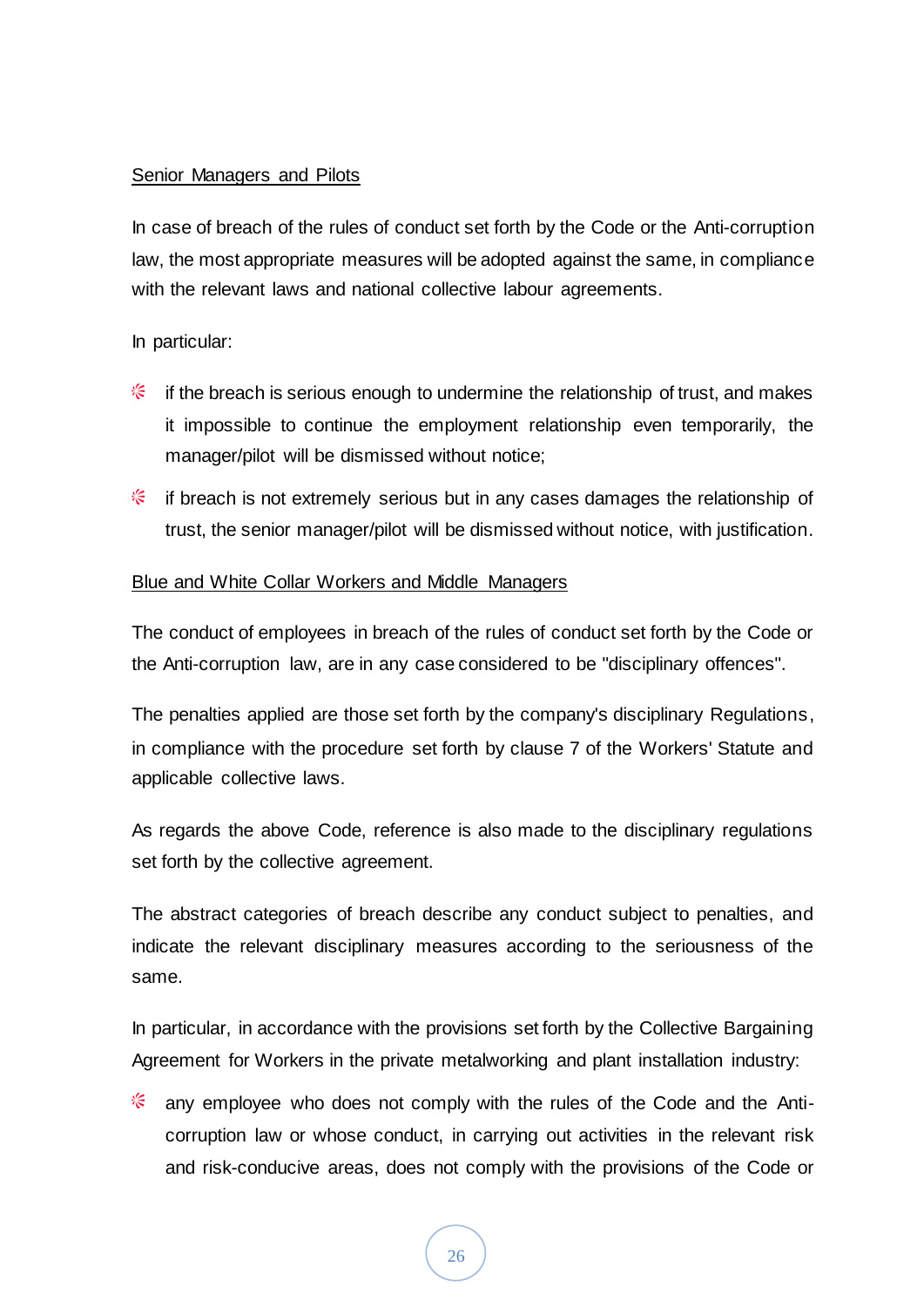the Anti-corruption law, shall be receive a verbal and written warning, a fine or may be suspended from work and its salary suspended, depending on the seriousness of the breach, since such conduct is considered as breach of the duties of the employee as set forth by the National Collective Agreement and is detrimental to the discipline and morale of the company;

- € any worker who in performing its duties in the risk and risk-conducive areas, is in serious breach of the provisions of the Code or the Anti-corruption law, shall be dismissed with prior notice, in that such conduct is considered as more serious breach than that indicated by the previous point;
- ∜ any employee whose conduct in performing its duties in the risk and riskconducive areas, clearly demonstrates its intention of committing a crime of corruption in breach of the Code or the Anti-corruption law, that determines the concrete application of penalties against Leonardo and the Group Companies, shall be dismissed without prior notice, in that such conduct is considered as very serious breach that causes serious moral and/or material damages to Leonardo and the Group Companies.

This document is intended as the disciplinary code of the Company for all the purposes set forth by law and is subject to the billposting fees set forth by clause 7 of the Workers' Statute.

# Penalties for foreign Companies of the Group

As regards foreign Companies of the Group, in case of breach of the provisions of the rules of conduct set forth by the Code and the Anti-corruption law, such companies shall apply the measures set forth by applicable laws against the members of the administrative and control bodies and its Personnel.

# Employees, auditors, consultants, partners, counterparties and other external parties

Any conduct by persons other than the Personnel of the Leonardo Group in breach of the Code or the Anti-corruption law, will be examined to evaluate whether it is